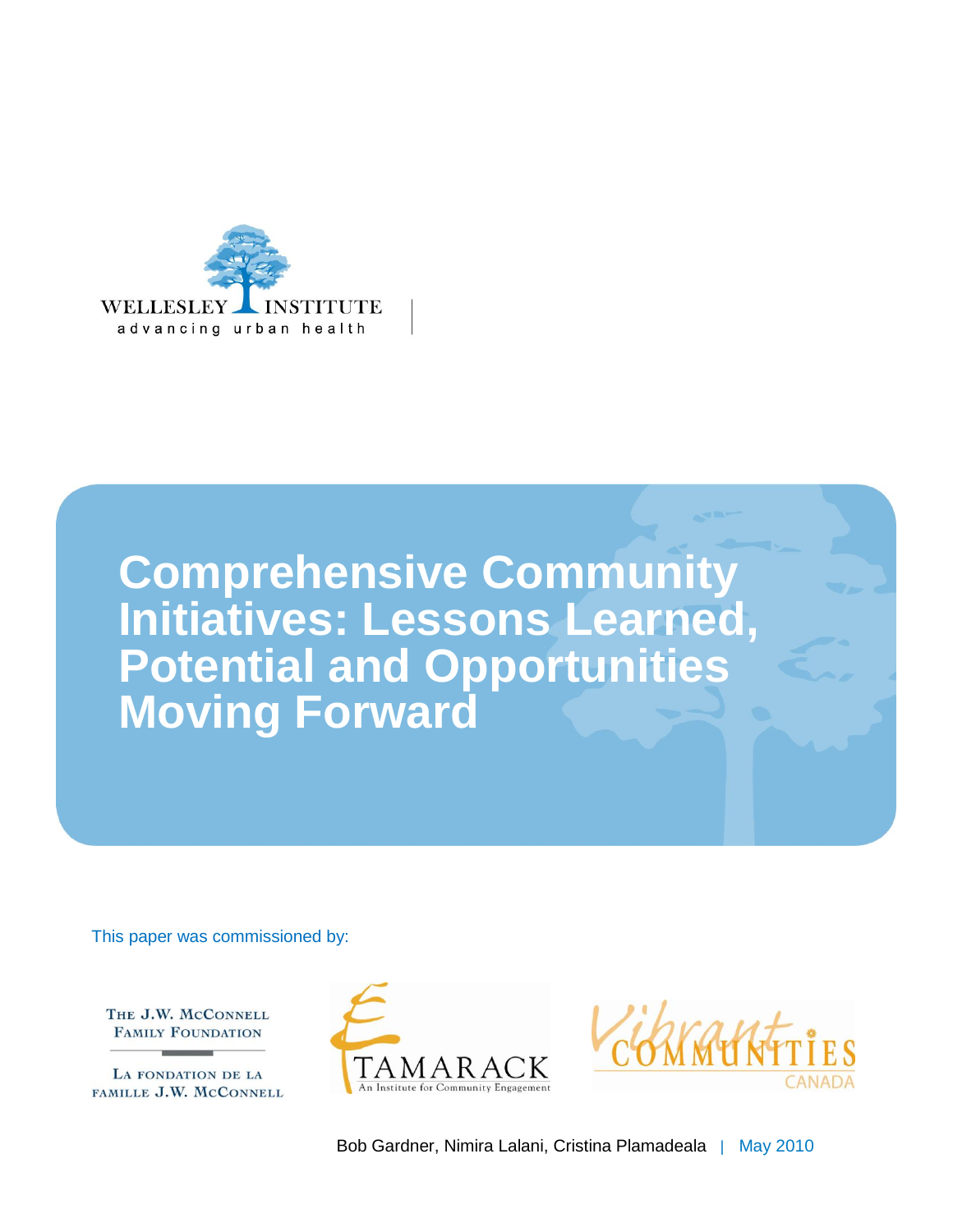# **Table of Contents**

| Comprehensive Collaborative Community Initiatives on Poverty Reduction 3 |  |
|--------------------------------------------------------------------------|--|
|                                                                          |  |
|                                                                          |  |
|                                                                          |  |
|                                                                          |  |
|                                                                          |  |
|                                                                          |  |
|                                                                          |  |
|                                                                          |  |
|                                                                          |  |
|                                                                          |  |
|                                                                          |  |
|                                                                          |  |
|                                                                          |  |
|                                                                          |  |
|                                                                          |  |
|                                                                          |  |
|                                                                          |  |
|                                                                          |  |
|                                                                          |  |
|                                                                          |  |
|                                                                          |  |
|                                                                          |  |
|                                                                          |  |

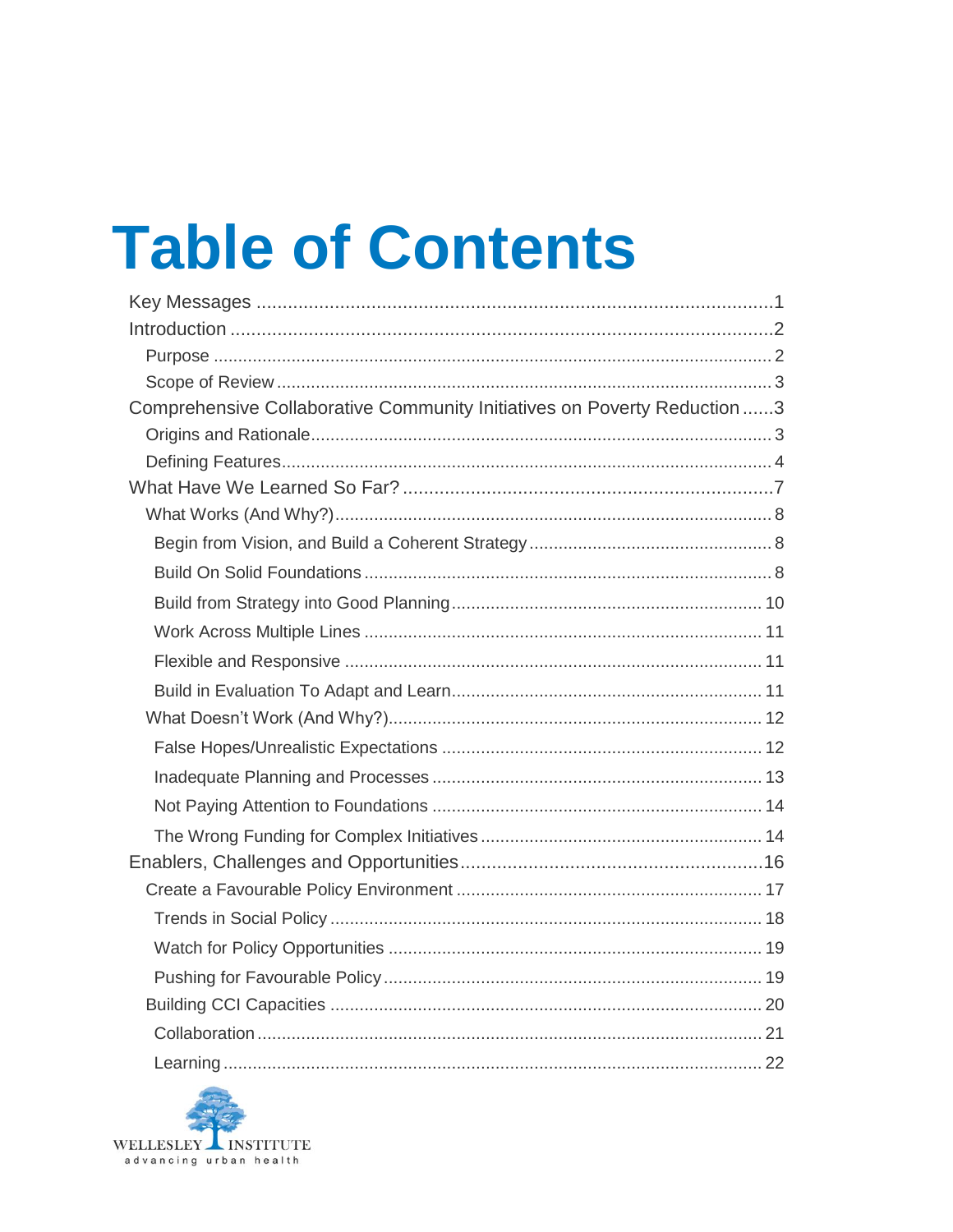| Addressing Complexity from the Ground Up: Realizing the Potential of |  |
|----------------------------------------------------------------------|--|
|                                                                      |  |
|                                                                      |  |
|                                                                      |  |
|                                                                      |  |
|                                                                      |  |
|                                                                      |  |

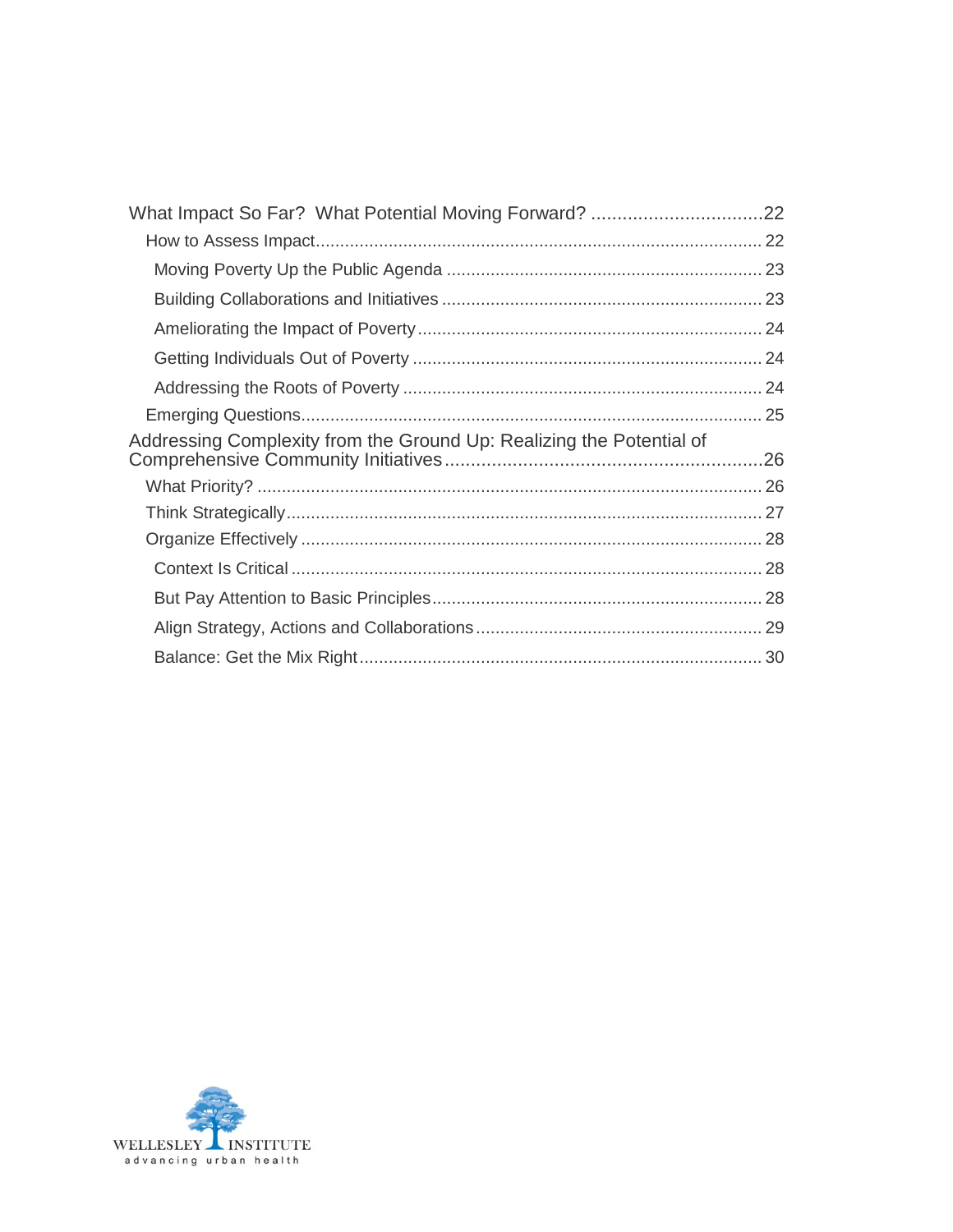

## <span id="page-3-0"></span>**Key Messages**

- 1. Poverty is a complex and dynamic social and policy problem, and requires equally complex and sophisticated community and policy responses.
- 2. Comprehensive community initiatives are a promising direction for poverty reduction.
- 3. While the range and focus of these initiatives is wide, defining features have emerged:
	- they are broad-based collaborations of service providers, residents, advocates,  $\bullet$ businesses, governments and other stakeholders;
	- that come together to develop comprehensive and integrated multi-level service  $\bullet$ and policy responses to poverty;
	- they are community-based, meaning both located in specific places and contexts, and being driven by community needs, perspectives and mobilization;
	- they have long time horizons and broad ambitions working to mobilize local communities to transform the conditions and constraints that underlie poverty.
- 4. Research, theory and practice have generated solid insights and lessons learned on what works, what doesn't and why.
- 5. These initiatives have enhanced the visibility of poverty as a public issue, built creative cross-sectoral collaborations able to address the complexity of poverty on the ground, mobilized local community and public support to tackle the foundations of poverty, and demonstrated innovative different ways of addressing complex problems. However, evidence of direct and lasting impact on reducing poverty is limited to date.
- 6. The enablers for realizing this potential include:
	- $\bullet$ developing an inspiring vision and coherent strategy;
	- building from solid foundations of local research, experience and community  $\bullet$ strengths/networks;
	- being solidly based and solidly connected to the needs and perspectives of  $\bullet$ local people and communities;
	- aligning collaboration, organization and their wide range of activities to the  $\bullet$ initiatives' core vision and strategy;
	- $\bullet$ learning how to manage complexity and work across multiple sectors and activities simultaneously;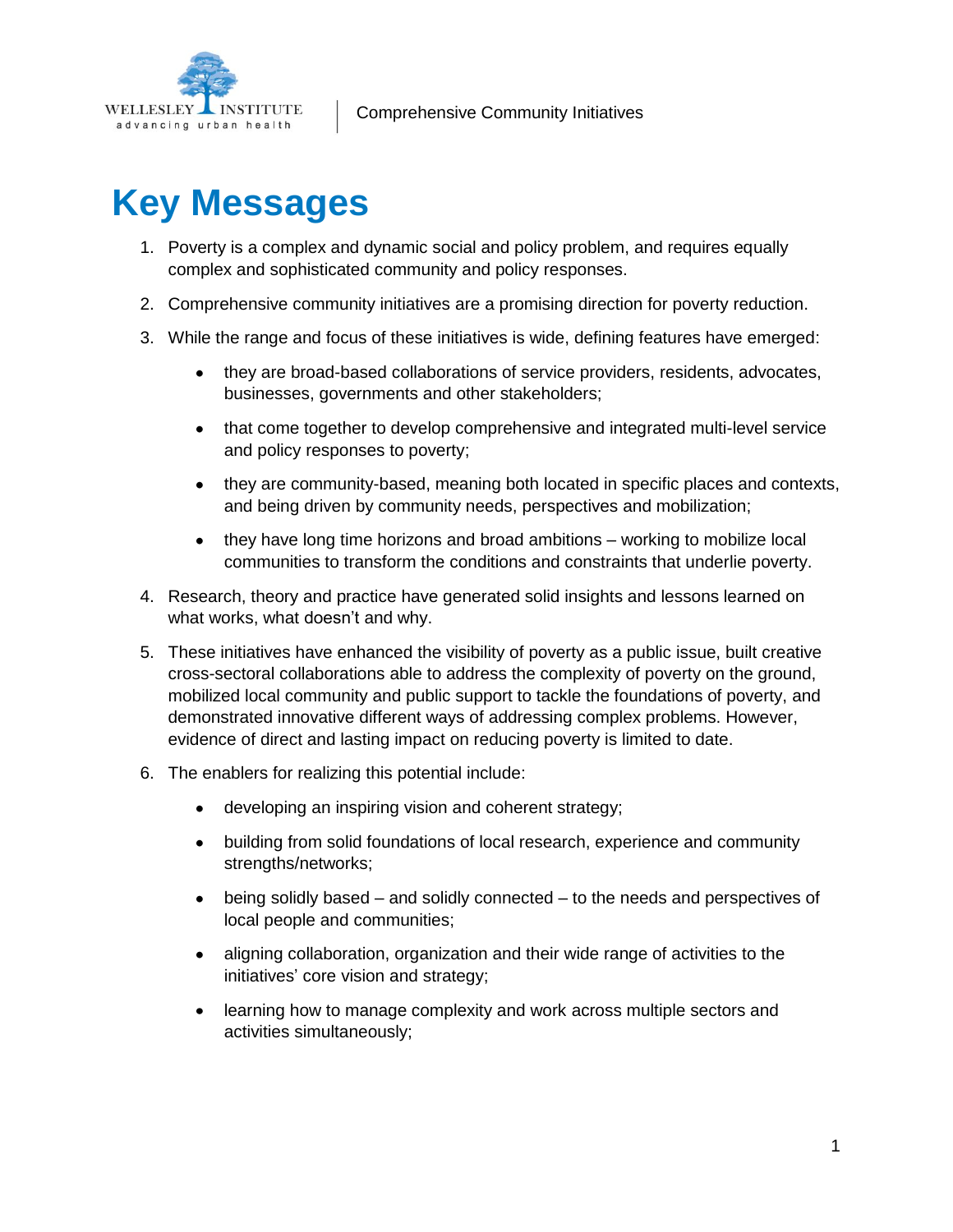- $\bullet$ developing effective evaluation strategies – including how to assess multiple levels of impact -- and building this learning back into initiatives to adapt their focus and mix of activities to changing conditions/opportunities;
- defining and pushing for public policy that will enable the initiatives to thrive and  $\bullet$ sustain themselves; and
- delivering local impact while addressing the wider roots of poverty and inequality.

## <span id="page-4-0"></span>**Introduction**

### <span id="page-4-1"></span>**Purpose**

Tamarack and other partners in the Vibrant Communities initiative want to assess the success and challenges of their and other comparable efforts, and consider how to most effectively move forward. A Strategic Review with experienced practitioners and stakeholders will be held May 10-11, 2010. This review of the literature is designed to "analyze and synthesize the most recent reports, research and evaluations of place-based, comprehensive efforts to reduce poverty and other complex issues" as background for that Review and to support participating "national organizations from the public, philanthropic and community sectors interested in understanding if and how they might support such efforts in the future."<sup>1</sup>

The partners in the strategic review identified five questions to guide this research project:

- 1. What are the different "manifestations" of place-based, comprehensive efforts to tackle poverty and other complex issues?
- 2. What have we learned so far about the "practice" of place-based, comprehensive and collaborative approaches to complex issues? What works? What does not work? What new questions emerge?
- 3. What kinds of supports (e.g. funders, technical assistance, communities of practice) do local communities find most helpful? In what doses and in what combinations and when? What new questions emerge?
- 4. What are the results of these efforts? What new questions emerge? Are the results worth the effort? Is this approach worth "scaling up"?
- 5. Where is the need and demand for place-based, comprehensive efforts to tackle poverty and other complex issues? Where are the opportunities for strengthening that environment? If and how might organizations and networks work to address these needs, demands and opportunities? What new questions emerge?

 $1$  From the terms of reference for the review.

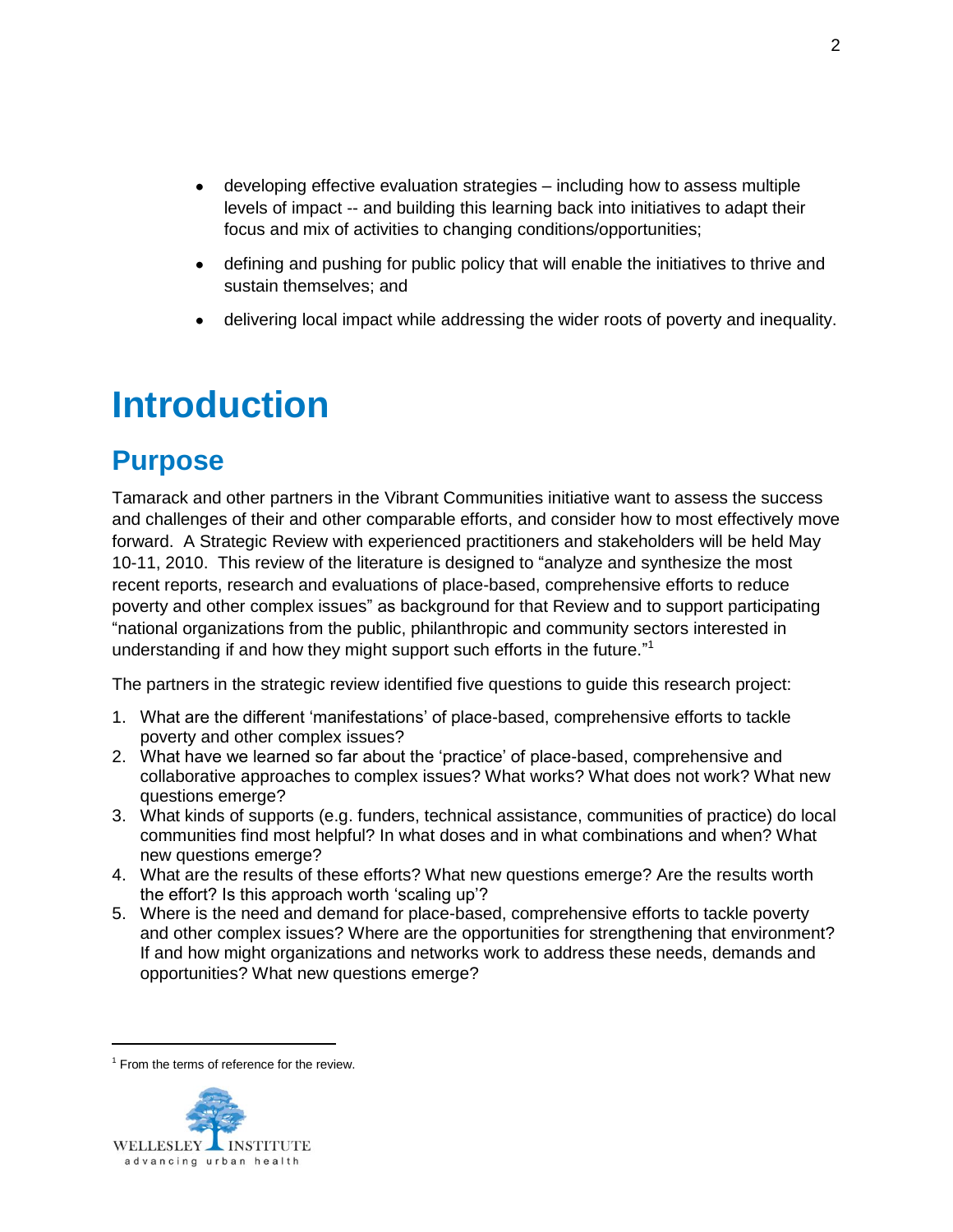### <span id="page-5-0"></span>**Scope of Review**

Tamarack asked partners and practitioners for examples of place-based research, evaluations, reports and other material on comprehensive collaborative community initiatives. They received some 300, which were winnowed down to a manageable selection. This report is based upon an analysis of the forty or so most important syntheses and overviews of the field, and a range of Canadian analyses and case studies.<sup>2</sup>

This paper does not attempt to summarize these reports directly. Rather we have identified key themes and patterns, beginning from the five questions developed to guide the review, and we have tried to analyze implications. The fundamental goal is to assess what we have learned from experience and analysis to date, and to build this learning into strategy moving forward.

## <span id="page-5-1"></span>**Comprehensive Collaborative Community Initiatives on Poverty Reduction**

## <span id="page-5-2"></span>**Origins and Rationale**

These comprehensive community initiatives $3$  have common foundations in aiming to address deep-seated and complex problems – such as poverty reduction – in complex social and policy environments.

Poverty is a complex problem because:

- it is shaped by multiple intersecting and cumulative drivers -- from global economic  $\bullet$ trends, to local pay levels, from shifting labour markets to racism and other forms of social exclusion;
- these structural drivers, and the resulting shape and scale of poverty, are constantly changing;
- these wider forces play out in particular places, so that the dynamics and configurations of poverty vary in different communities and sub-populations;
- efforts to address the impact of poverty and to reduce its level and severity involve many stakeholders from different community, business, government and other sectors;

<sup>&</sup>lt;sup>3</sup> We will use a short form of CCI throughout.



 $\overline{a}$ 

 $<sup>2</sup>$  Because we are looking for broad trends and implications, we will seldom refer to specific documents.</sup>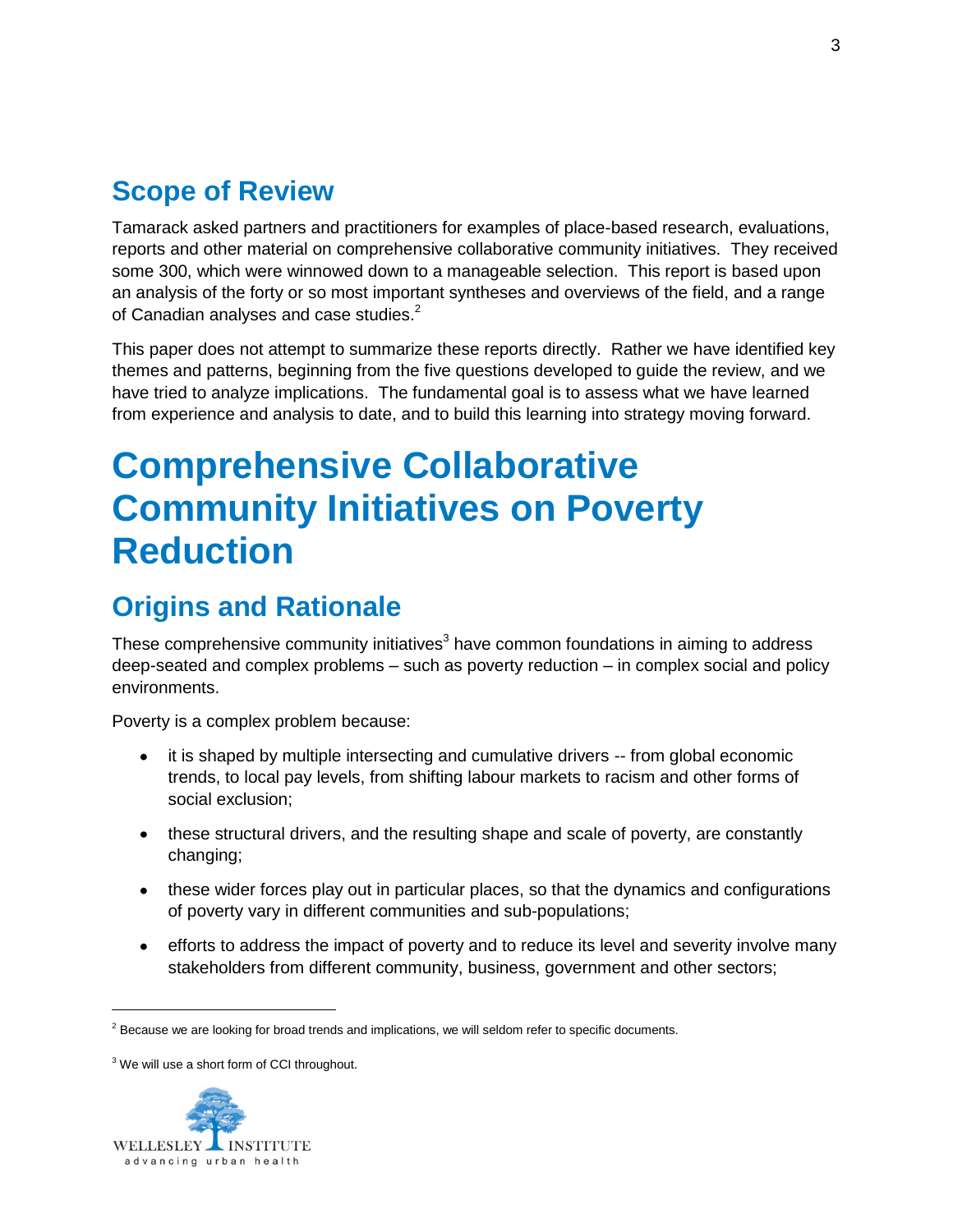• the policy environment for poverty reduction is also incredibly dynamic --- not just in terms of a constantly changing array of programs and strategic directions, but all of them working across jurisdictional boundaries, with varying degrees of competition and coordination.

There has long been attention to the need for service coordination and collaboration among key stakeholders and sectors. Comprehensive community initiatives arose out of the broad recognition that the complexity of poverty required comprehensive solutions; that individual and isolated programs could have little effect. At the same time, it was also increasingly recognized that these complex social dynamics play out in particular places; that comprehensive efforts needed to be planned and located at a local city or neighbourhood level.

### <span id="page-6-0"></span>**Defining Features**

The initiatives vary along several key dimensions:

- Focus: the nature of the problems they are trying to solve, from improving employment opportunities for racialized communities, through addressing local health disparities, to reducing youth crime. This review concentrates on initiatives geared to poverty reduction in local areas.
- $\bullet$  Scale. The size of these initiatives and of their partner members and collaborators can vary significantly. They can range from neighbourhood-based to city-wide; from unique projects to local adaptation of national projects.
- Origins and orientation: Some are more grass-roots local residents or groups coming together to identify and address common problems -- and others are more top-down – originating with major charities or foundations or as local implementation of government programs.
- Purposes: the goals of these initiatives can vary from more effectively delivering programs to specific communities, through empowering individuals and communities to change their conditions and opportunities, to broad policy and system changes to reduce poverty and other social problems. While not always explicit, initiatives can be working across multiple goals simultaneously.
- Style and process: how the initiatives collaborate and how they organize themselves can vary a great deal.

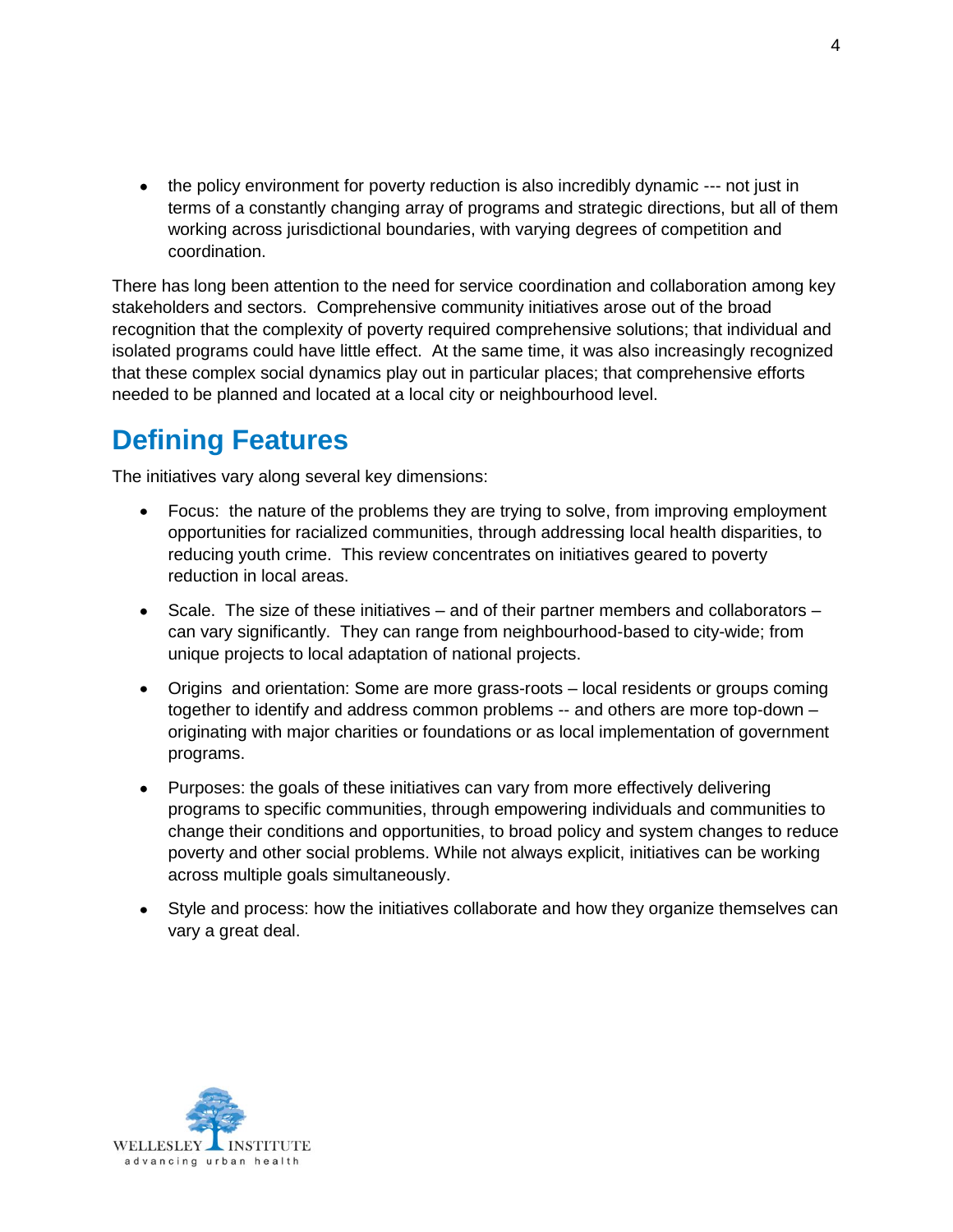Nonetheless, a number of common defining features of comprehensive community initiatives can be identified:

- **Comprehensive** in scale and approach, meaning:
	- $\circ$  not focusing solely on single-issues, and not assuming there is one correct way to solve the problem;
	- $\circ$  paying attention to the relationship between different elements of the initiative, rather than just the component program or organizations in isolation.
- **Multi-sectoral**: not just in the programs being developed and delivered, but the partners and approach. This can mean bringing together a wide range of community organizations and individuals working across many sectors of community service provision and activity. It can also mean different combinations of:
	- o government, community and private sectors working together;
	- o different levels of government and different departments and programs within governments coordinating.
- **Community-based**: Not just in the sense of being placebased, but fundamentally beginning from the interests and voices of particular communities, and having community empowerment and capacity building as a primary goal.
- **Asset not deficit-based**: Not simply seeing poverty and disadvantage, but building on the strengths and resources of even the poorest communities, and seeing building up individual and community assets as essential to progress in alleviating and reducing poverty.
- **Long horizon**: Recognizing that fundamental changes in complex issues like poverty take many years to show effect; and that building the solid relationships that underpin successful and sustainable collaborations also takes time.
- **Collaborative**: Not just many different organizations at planning tables, but developing new ways of working together on many fronts and over sustained periods and efforts.

#### *Shifting the Debate*

As well as developing innovative services and collaborations, **Vibrant Communities—Calgary** worked hard to influence public perceptions away from seeing poverty as a personal issue (i.e. people are poor because they don't work hard enough) to recognizing that poverty could only be addressed through systematic change.

The Hamilton Roundtable for Poverty Reduction highlighted not just the devastating impact of poverty, but positive economic development and social goals through the slogan of "Making Hamilton the Best Place to Raise a Child."

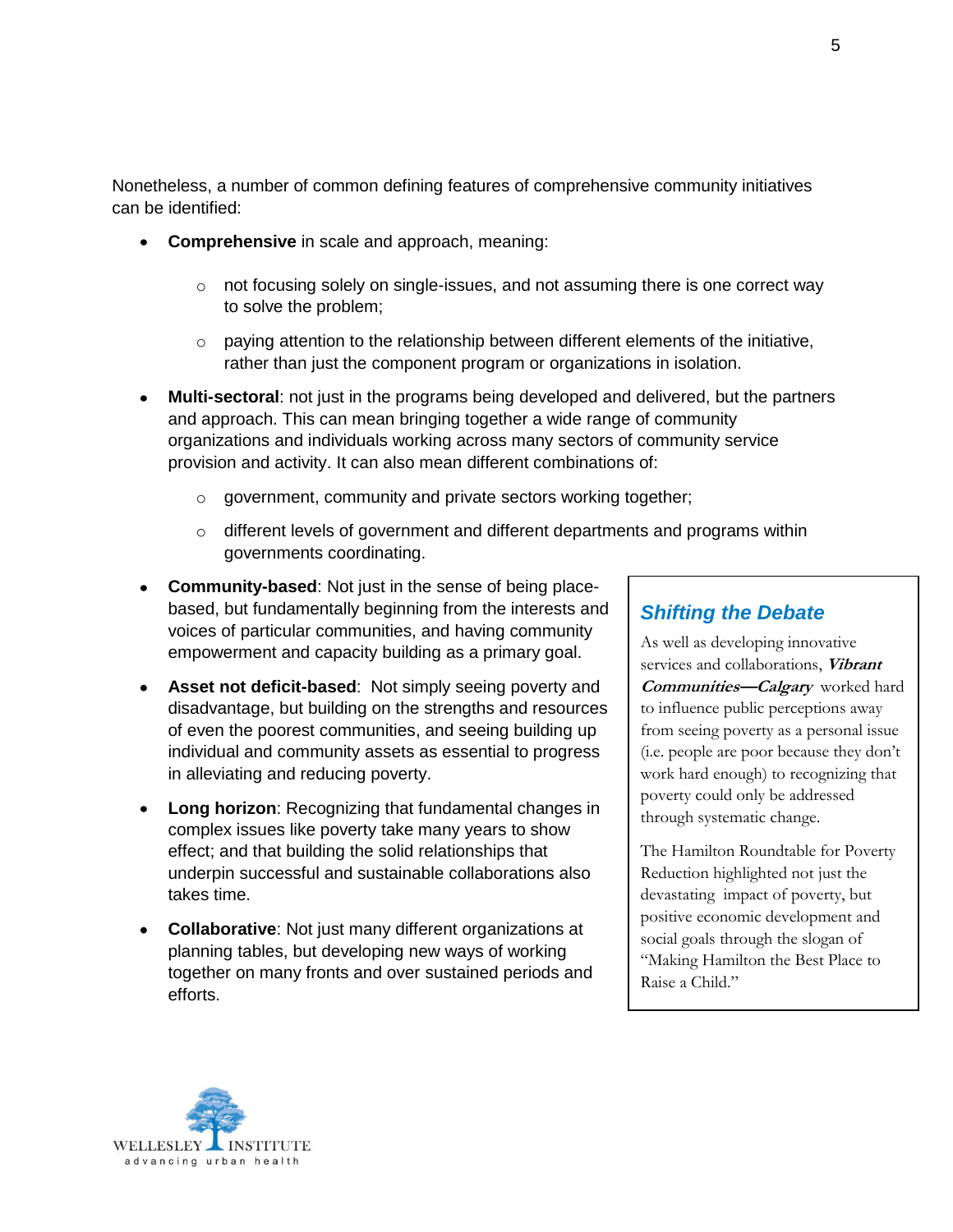This collaboration is actively and purposefully managed: from balancing the inevitable differences and conflicts within multi-sector and multi-partner collaborations, through taking seriously the work of communications, and building and sustaining relationships.

#### *Community-Led*

Action for Neighbourhood Change is a Canadian learning initiative launched in 2005 to explore and assess approaches to strengthening neighbourhoods. It is community building "*based on the belief that inner-city residents and institutions can and must be primary actors in efforts to solve the problems of their neighbourhoods.*" The importance of community ownership was also a key success factor in The Centennial Neighbourhood Project, a multi-faceted five-year project in one of Winnipeg's most economically disadvantaged areas.

- Part of which is foregrounding power within these relationships:
	- o explicitly recognizing and managing power relationships within the collaborations – which typically are a mix of large established organizations and smaller more grass-roots organizations who may not be so comfortable within professional discourses;
	- o some CCIs see themselves as being about transforming power – putting control and leadership in the hands of people and communities themselves, rather than in service providers, professionals and governments.
- **Adaptive**: In leadership, management style and organizational practice:
- o to take into account and adjust to complex and rapidly changing circumstances and opportunities;
- $\circ$  this generally involves both basic principles such as allowing patterns to emerge, rather than imposing fixed solutions, and responding purposefully when circumstances change; and practical planning and engagement techniques and approaches.
- **Innovative**: Not just in service design and delivery, but also in strategy and forms of collaboration and action.
- **Analytical and intentional**, meaning a serious attempt to clarify the guiding assumptions that underpin the initiative – many practitioners see this as a "theory of change" approach that explicitly sets out how building CCIs can contribute to reducing poverty:
	- $\circ$  e.g. theory or guiding assumptions could be that community empowerment  $\rightarrow$ enables individuals and communities to increase their employability, security or other assets  $\rightarrow$  which can reduce their risk of poverty  $\rightarrow$  this individual and community capacity building can also support mobilization to pressure policy

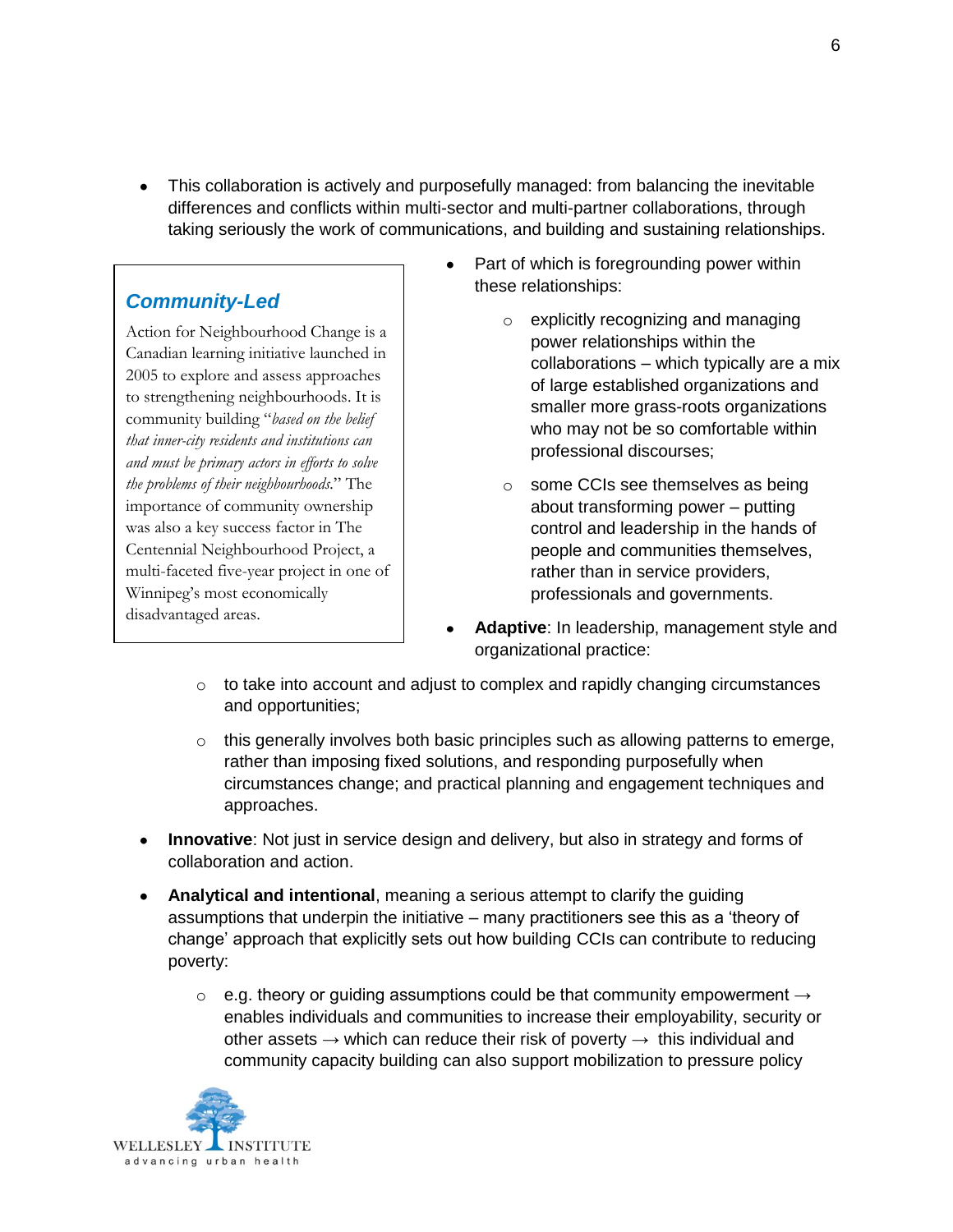makers  $\rightarrow$  to influence policy changes that will address the roots of poverty and inequality;

 $\circ$  some see value in a 'realist approach' that seeks to unpack contextual factors that shape project success and aims to elucidate conditions for success, rather than offering simplistic or prescriptive solutions to complex social interventions.

We won"t list all the hundreds of initiatives reviewed in the various syntheses and overviews or analyzed in case studies. Key types of initiatives include:

- local or neighbourhood-based projects in poor or disadvantaged areas e.g. the Centennial Neighbourhood and Neighbourhoods Alive projects in Winnipeg;
- city-wide and/or broad cross-sectoral collaborations such as Vibrant Communities;
- local community economic development or capacity-building projects the many Learning Enrichment Foundation programs, PARO Centre for Women"s Enterprise, Trail Community Skills Centre;
- local implementation of central strategies or programs some of these are not solely focused on poverty reduction, but on related issues such as reducing health inequalities, improving the local built and social environment, or delivering integrated children"s services – British Health Action Zones and Sure Start, Canadian programs such as Supporting Community Partners Initiative around homelessness, Urban Aboriginal Strategy, and Understanding the Early Years.

## <span id="page-9-0"></span>**What Have We Learned So Far?**

<span id="page-9-1"></span>We will start by setting out high-level observations on what the research and practice literature on comprehensive community initiatives says about what has worked and what hasn"t worked to date.<sup>4</sup> Our focus is on analyzing **what works, why, and in what circumstances and contexts**. We will go on to analyze what this tells us of the critical success conditions, policy, resources and organizational enablers, challenges and barriers and opportunities for CCIs moving forward.

<sup>4</sup> Worked to accomplish what? We will return several times to the need to be clear about what is seen to constitute success for different CCIs in their different circumstances; how to assess progress and outcomes towards these goals; and how to identify and analyze the underlying conditions and enablers for this success.



 $\overline{a}$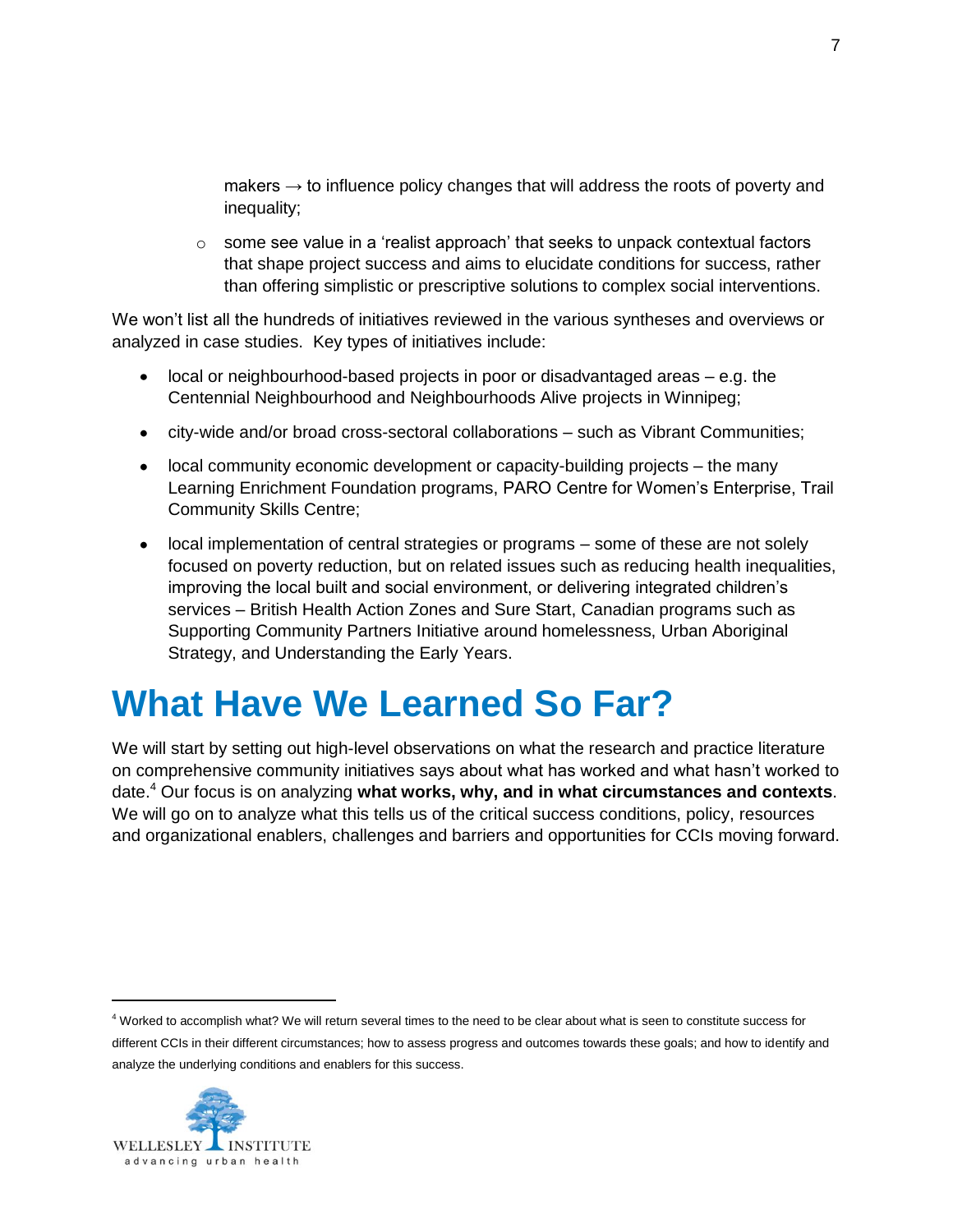## **What Works (And Why?)**

This is a first scan of defining features of successful CCIs. In many ways, these can be seen as success conditions, lessons learned from experience to date, and issues to be considered moving forward.

#### <span id="page-10-0"></span>**Begin from Vision, and Build a Coherent Strategy**

A consistent conclusion in the syntheses and reviews of recent experience has been that CCIs need very clear overall goals. These may be broad and ambitious – reduce the level of poverty in a particular community by a particular percentage in ten years – or more modest and specific – ensure more affordable housing as one vital precondition for reducing poverty. Whatever the scope, the most effective have a clear vision of what success for the initiative will look like – or even more broadly, of what a more equal society and reduced poverty would look like.

And then they build a coherent set of programs and activities, assemble the necessary broadbased multi-sectoral collaborations, plot out the activities so they reinforce and dovetail effectively, and develop means of evaluating and adapting as the strategy unfolds.

#### <span id="page-10-1"></span>**Build On Solid Foundations**

#### *Community Driven Policy*

New Brunswick's 2009 **"Overcoming Poverty Together"** plan seeks to reduce poverty in the province by 25 percent and deep poverty by 50 percent. It was designed in close partnership with the public: using community conversations, letters, emails, surveys and questionnaires where people said what they thought were the causes of poverty and ways to reduce it, and this public dialogue was followed by a 30-member (some members with lived experience) roundtable to develop strategy.

Successful initiatives and strategies build upon local knowledge, existing capacities and resources, and wider evidence.

#### **Build from the Local Situation**

There is broad recognition that CCIs need to begin from a rich understanding of their local community. In practice, this can mean combinations of:

- developing community profiles or analyses of the nature and scope of local poverty;
- undertaking various forms of asset mapping, needs assessment, service gap analyses and other local research.

But it also must mean finding innovative and effective ways to engage local residents and community members in the design and development of the project.

#### **Build on Existing Experience and Resources**

One of the clearest lessons learned is the importance of building upon existing community strengths and resources. In practical terms, this means beginning from work already being

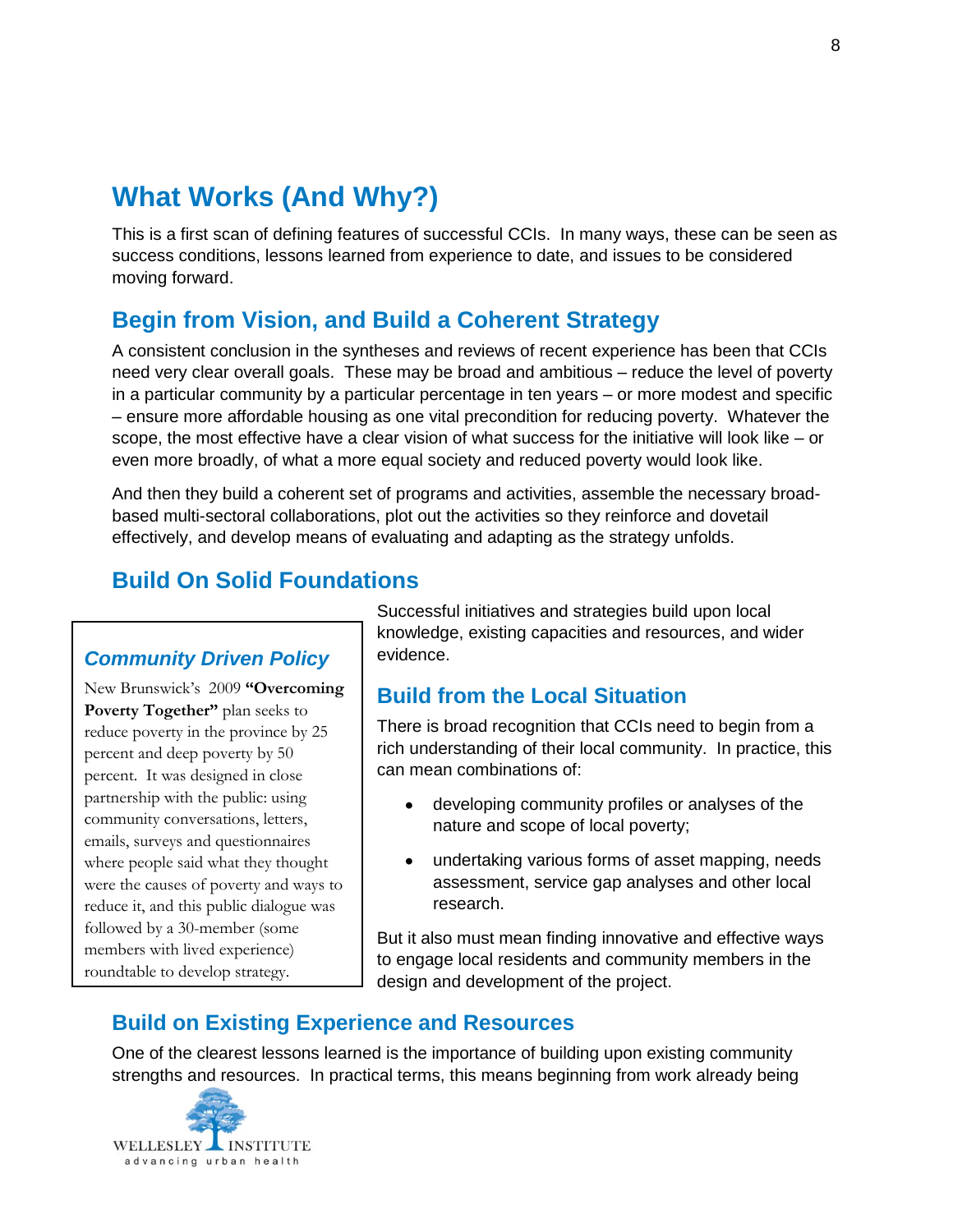done by planning and service networks, and hooking into those key organizations already well connected throughout the community.

This also means building upon the legacy of collaborations that have successfully connected key stakeholders and advanced common anti-poverty and other agendas in the area in the past.

#### **Build on Evidence**

There is also clear consensus that program and planning need to be solidly evidence-based.

- Practitioners highlight the value of a 'learn by doing' approach:
	- o probing and experimenting with smaller projects;
	- $\circ$  assessing innovations, identifying promising practices and directions, evaluating rigorously, and scaling up and adapting interventions proven to have the most impact;
	- $\circ$  creating forums and infrastructure to share experience and lessons learned within collaborations, and beyond to others doing similar work.

But this drive to be evidence-based can face challenges and quandaries.

- local practitioners may not have the resources and capacities to collect, interpret and reflect upon data;
- there is seldom enough or perfect data to answer evaluation and planning questions. This speaks to the value of drawing evidence from a range of sources and approaches, and the need to judge when we know enough to act.
- Evidence and conclusions can be disputed from various angles:
	- for practitioners, the evidence may not accord with reality in the field as they experience it;
	- for policy makers, political factors can be more important than evidence at key decision-making junctures.

<span id="page-11-0"></span>These often come down to what is seen as evidence and how does it count. Traditional largescale quantitative studies cannot capture the complexities and uncertainties of complex issues. Community-based research has great potential to yield nuanced understandings of the lived experience of poverty, and of community strengths and challenges.

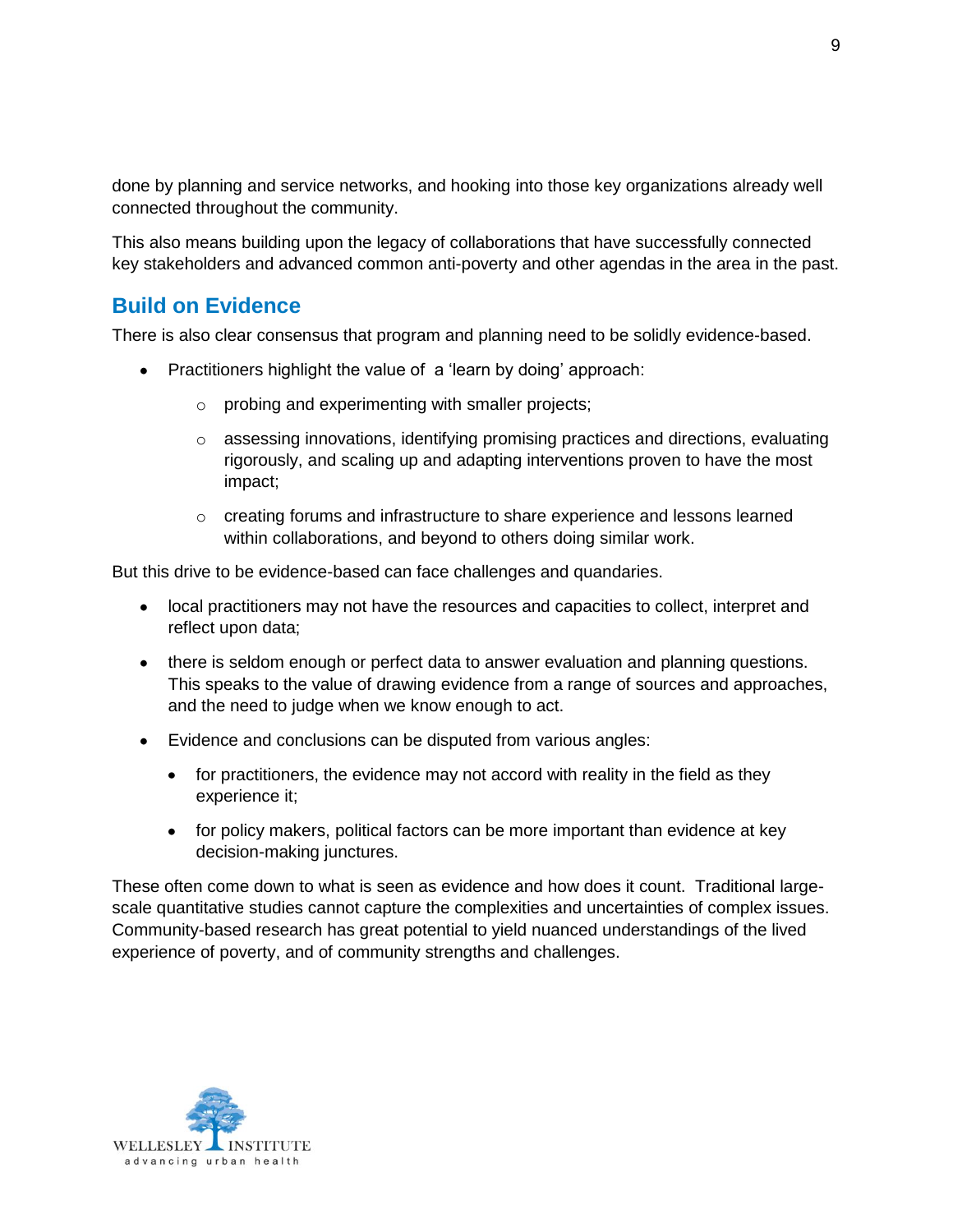#### **Build from Strategy into Good Planning**

The translation from an inspiring vision and comprehensive strategy to good planning is being clear, systematic and explicit about underlying assumptions on what the initiative is trying to accomplish and how partners think this can be brought about.<sup>5</sup> There are many sophisticated examples:

- Vibrant Communities' view that change comes about at individual, community and system levels; that a strategy has to work across all these levels; and that efforts and impacts will be inter-dependent and cumulative for both individuals and communities.
- Sustainable Livelihoods Frameworks, Family Economic Success Models and other models that have guided initiatives.

Successful initiatives tend to develop clear:

- terms of reference;
- lines of responsibility among partners and collaborators;
- understandable and transparent work plans;

They also tend to explicitly build in time and resources for critical reflection and learning.

#### **Building Planning Capacity for the Future**

Good planning is never just a case of developing effective plans, but of building sustainable and broadly based capacities within the community to do good planning – and to be able to implement the plans.

Part of this is process: a common conclusion was the importance of involving local community providers, leaders and residents early in the design stage, not just for implementation. And part is underlying strategy: the principle that building community planning capacity is laying the groundwork for future social change.

#### **Break the Project Into Manageable Chunks**

The best CCIs all have a "big picture" strategy and plan, but break it up into actionable and manageable 'chunks' to implement.

This also means planning the tempo of the initiative carefully, so that the scale and nature of changes doesn"t overwhelm participants or over-run partner"s capacities to manage.

Part of the challenge here is the search for "quick wins" -- relatively easy changes that can make an immediate difference and can build momentum and support for the overall initiative and

 $5$  What realist synthesis and evaluation approaches term the initiative's 'program theory.'

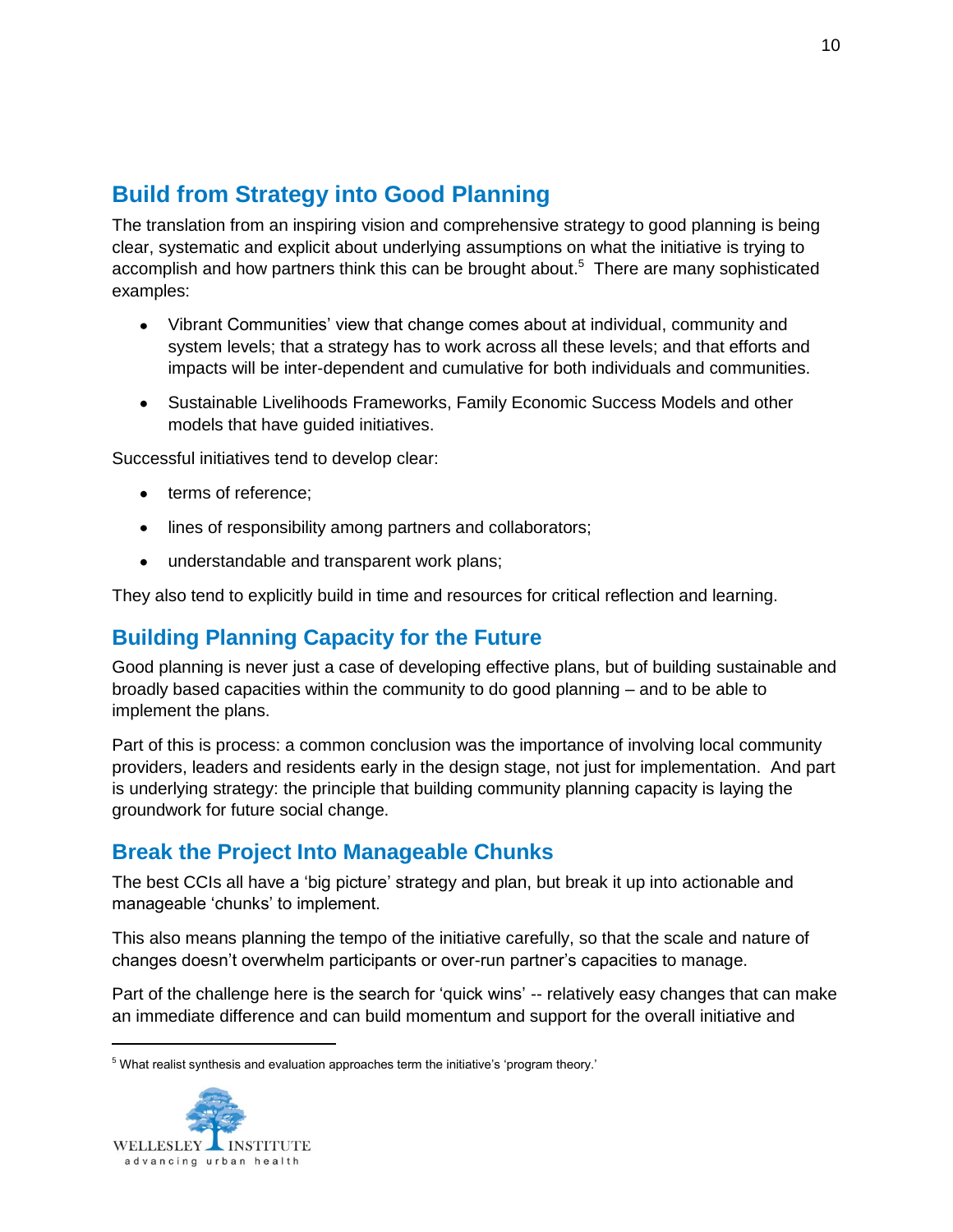campaign.<sup>6</sup> It may also be that it is easier for residents to get involved in smaller 'chunks' or projects than commit to the overall initiative. At the same time, the search for simple "quick wins" and "low-hanging fruit" can be illusory in complex problems such as systemic poverty and CCIs cannot spend too much time focusing only on immediate returns.

#### <span id="page-13-0"></span>**Work Across Multiple Lines**

Given the complexity of poverty reduction initiatives and the multi-sectoral collaborations to address them, and given that there is little certainty in what specific programs, services or actions – or more realistically, what combination of interventions and capacity building -- will have the most significant or lasting impact, many CCIs pursue a number of actions simultaneously. The management challenge is effectively coordinating and dovetailing these multiple and often intersecting programs.

#### <span id="page-13-1"></span>**Flexible and Responsive**

This requires very clear goals and vision for the future, while being flexible in adapting plans and priorities to the inevitable surprises and contingencies that arise. In effect, this means having very clear overall directions and principles, but relatively flexible specifications or parameters for individual projects or components of the initiative.

#### **Take the Long View**

There is a clear consensus that comprehensive community initiatives can take years to have effect, that building solid and sustainable collaborations takes time and effort, and that addressing the foundations and complexities of poverty is a long-term challenge.

#### <span id="page-13-2"></span>**Build in Evaluation To Adapt and Learn**

Leaders argue that evaluation cannot be an after-thought, tacked on at the end of the project to satisfy funding requirements, but must be an essential component of adaptability and effective implementation. This means devoting resources, management and energy to developing an appropriate evaluation strategy from the outset.

Evaluation can also be seen as a tool for learning, and therefore as essential to the points above on flexibility, adaptability and learn-by-doing.

- as part of a cycle in which evaluation assesses success and progress against defined  $\bullet$ goals;
- then builds conclusions back into adapting programs and services;

<sup>&</sup>lt;sup>6</sup> The pressure for quick wins often comes from government and other funders needing to show progress and deliverables.

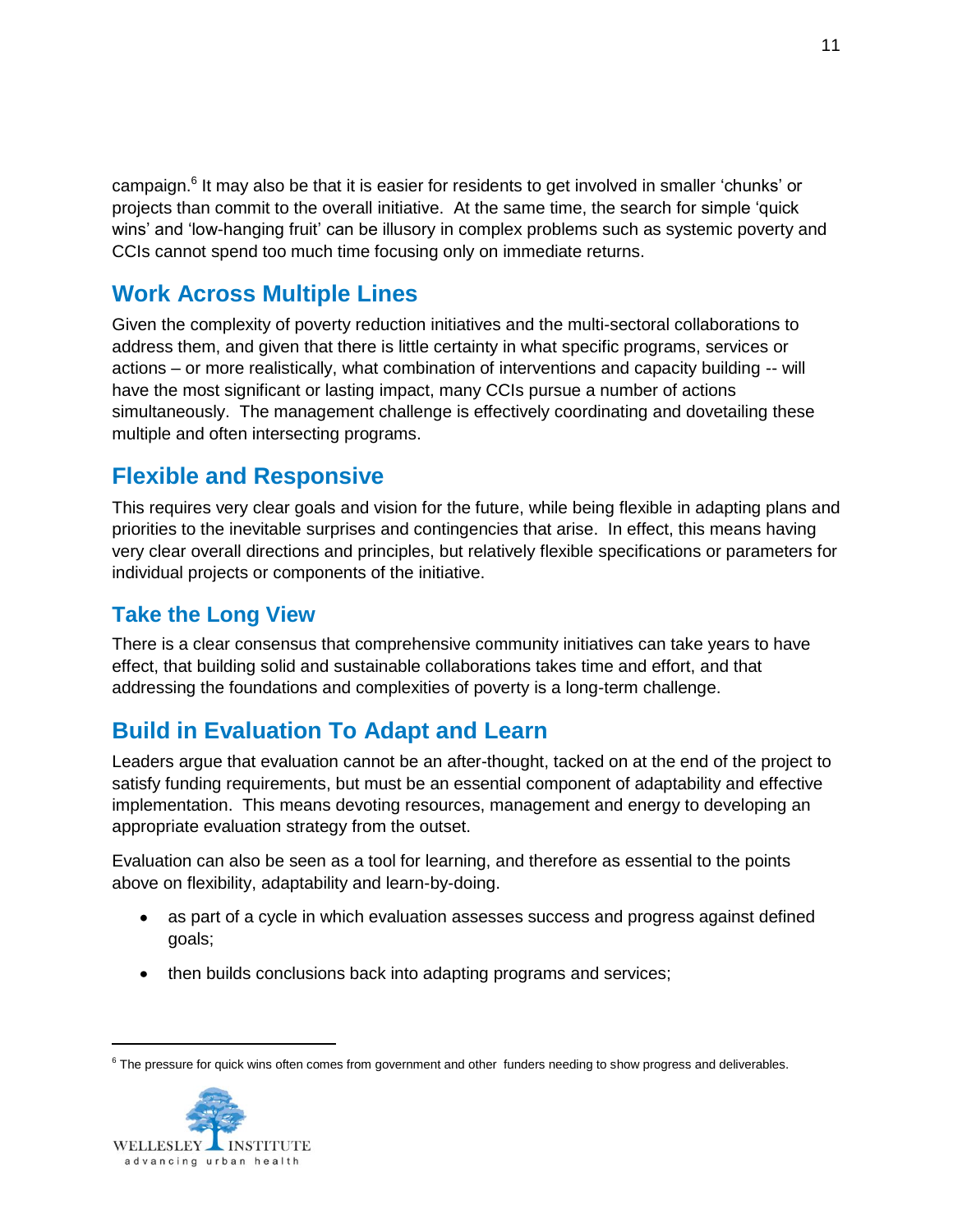- and builds these lessons learned into ongoing organizational and community-wide capacity building;
- and all of this needs to be part of creating and sustaining organizational and sector-wide learning cultures.

There is growing support for sophisticated realist or "theory of change" approaches to evaluate the impact and effectiveness of complex initiatives.

Developing indicators that can help guide and evaluate programs is also seen to be critical. The Newfoundland and Labrador poverty reduction strategy has developed fifteen indicators to assess progress on the many fronts of its strategy.

A further challenge is that partners can have different objectives:

- governments and funders can be most concerned about financial accountability or value for money;
- community providers and advocates want to know what mix of programs works best in the particular circumstances, or may be considering broader social returns on investment;
- all may wish to know what conclusions can be drawn from evaluations of specific programs that may be applicable for initiatives in other contexts.

## <span id="page-14-0"></span>**What Doesn't Work (And Why?)**

This also is a high-level analysis of the key features that can limit the success and sustainability of CCIs. These observations are closely connected to the previous section; not just in the sense of what doesn"t work well as the corollary opposite of what does, but also as illustrating and reflecting ways in which successful initiatives need to be understood, designed and organized.

#### <span id="page-14-1"></span>**False Hopes/Unrealistic Expectations**

The Aspen Institute Roundtable on Community Change has been analyzing the last twenty years of experience of comprehensive community initiatives. It concludes that impact has been partial and mixed (we will return to their analysis below). But they usefully distinguish some of the vital challenges or barriers to success. They term some of these "theory failure". In effect, they are asking how relatively modest expenditures, over fairly tight time periods, devoted to address deep-seated poverty in some of the most disadvantaged communities, could ever be expected to drive the complex series of inter-related social and policy changes needed to reduce poverty. They are cautioning us not to over-freight these initiatives with unrealizable hopes and expectations – against which CCIs are doomed to failure.

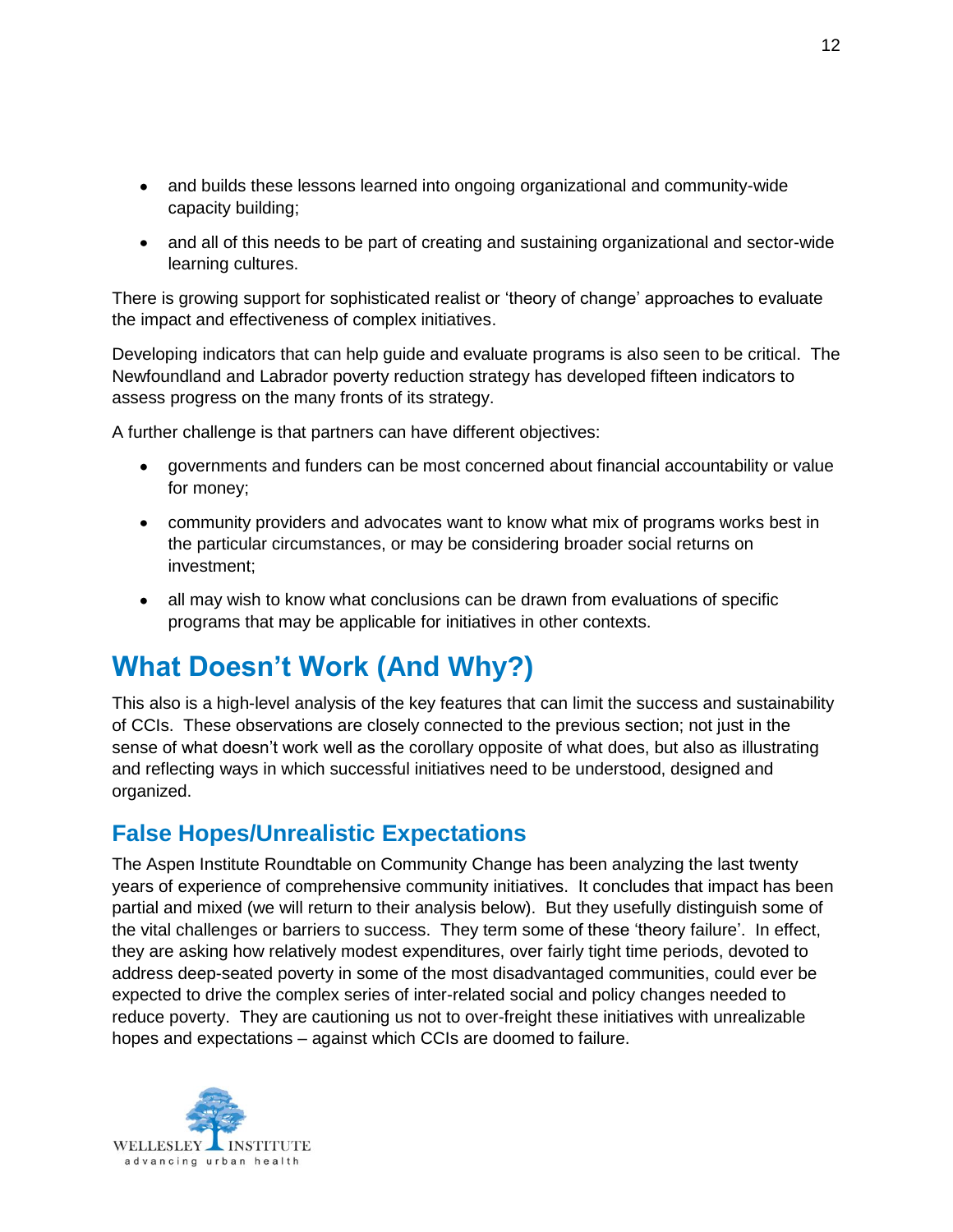The challenge is to have a broad attractive vision of poverty-free communities and societies and ambitious goals for action that can galvanize and inspire, but combine these long-term goals with realistic strategies and plans that can drive the concrete series of actions and complex coalitions that will build community capacities and improve poor people"s lives and opportunities.

This tricky balancing between the ambitious and the concrete is reflected in the ongoing planning and implementation challenges collaborations face:

- Collaborations cannot be built on the simplistic idea that such "wicked" problems as persistent poverty will be solved directly or easily with a better policy mix.
- Some programs have found that trying to define poverty or targets too tightly can be divisive and take inordinate time and energy, and have tried to build unity around broad goals and visions. On the other hand, not defining goals clearly enough can make it difficult to track outcomes, evaluate impact and make the case for investment in CCIs.
- There can be conflicting timeframes and expectations among partners and between the initiative and its funders – essentially, this can again come down to funders not being able to recognize the longer and more uncertain timeframes for complex multi-sectoral initiatives.

#### <span id="page-15-0"></span>**Inadequate Planning and Processes**

This is what Aspen terms 'implementation failure'. Key elements of what doesn't work at an implementation level include:

- weak planning, management and organizational capacity within initiatives and their constituent partners. This may not be just that partner organizations do not have capacities; it can also be that they have the strengths and resources, but don"t devote them to the initiative – in other words, that they don"t prioritize sufficiently the work necessary to build and sustain collaborations;
- long-term public under-investment in certain geographic or policy areas and even when funding is provided, it can be inconsistent and short-term;
- collaborations not being able to balance process with outcomes and delivery, or manage many, often simultaneous, inter-related lines of activity.

There is clear consensus that "one size" programming most definitely does not fit all. Context is crucial; and while there are general principles of successful CCIs, the principles always have to be adapted to specific circumstances and histories.

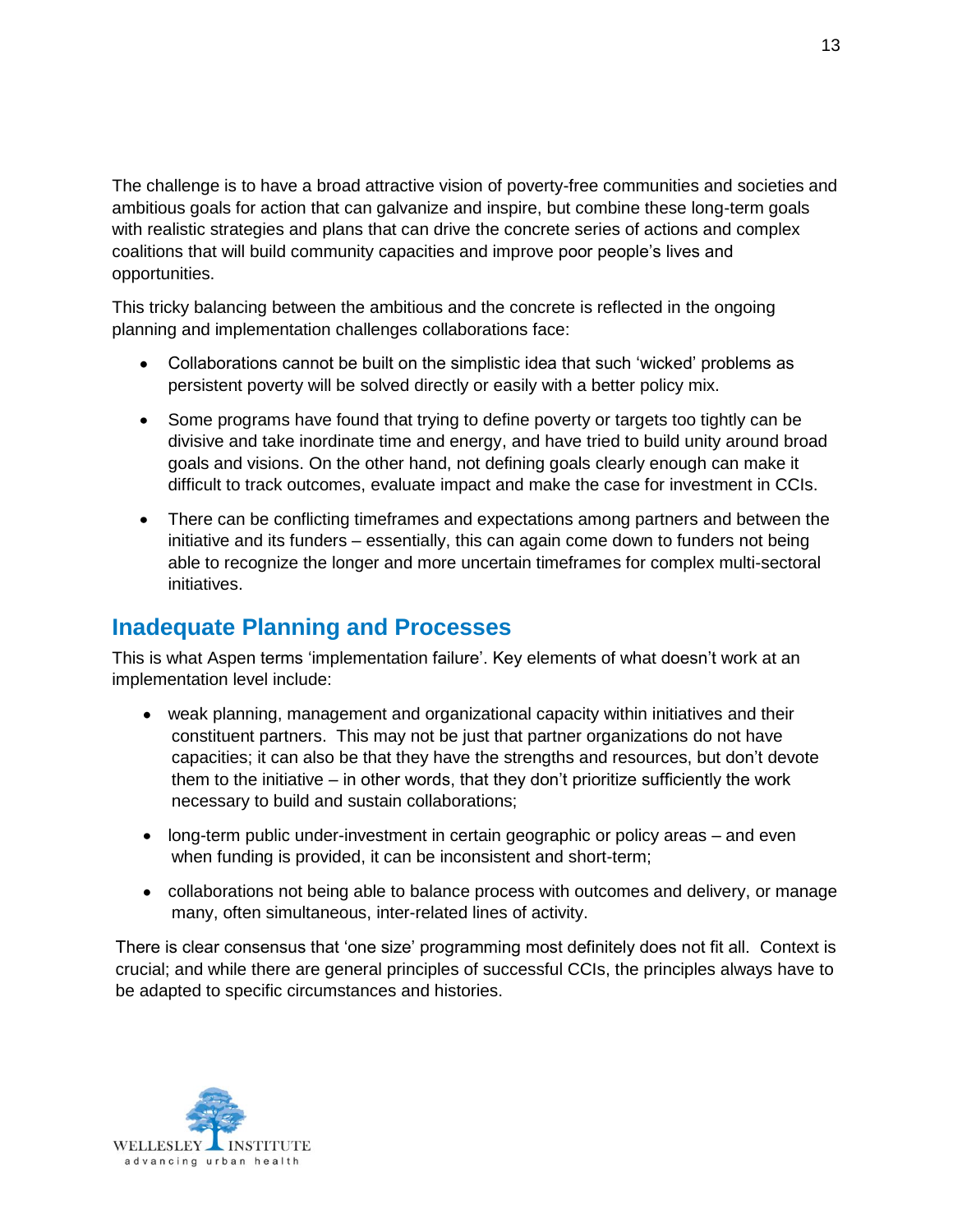A number of common problems surfaced in the literature:

- the too common drive for quick consultations to get projects going (the classic case is the annual frenzy of governments needing to move year-end money);
- planning that does not sufficiently involve local communities and practitioners;
- using terms and techniques that exclude disadvantaged people and local residents from professional dialogue;
- focusing too narrowly on delivering programs to disadvantaged neighbourhoods without addressing the roots of social problems – e.g. enhancing access to health services for under-served populations is crucial, but will have limited overall impact without addressing the underlying social determinants of health inequalities.

#### <span id="page-16-0"></span>**Not Paying Attention to Foundations**

This really is the corollary of the features of successful initiatives highlighted above. It is vital to explicitly plan and devote significant time and energy to internal communication and consensus building, developing trust and new ways of collaborative working, sustaining a learning culture within the collaboration and partner organizations. It would appear that if these foundations are not laid and nurtured, then even the best planned initiative will not likely succeed.

#### <span id="page-16-1"></span>**The Wrong Funding for Complex Initiatives**

This can mean – and in far too many cases, does – that initiatives do not have enough funds to support the range of inter-dependent activities and programs that they have identified; that funding is too short-term to sustain CCIs or show impact; or the funding requirements and administration are too inflexible and rigid.

Comprehensive, collaborative community initiatives can be expensive. Few sources of funds are adequate to cover the full expenses of partner organizations, or secure enough to allow community organizations to invest in long-term capacity building. It can be especially difficult to cobble together the necessary funds from different programs pools, all with their very different requirements, timeframes and priorities.

The traditional structure of government funding can contradict the needs of longer-term comprehensive initiatives:

short-term project based funding does not acknowledge that CCIs need stable and predictable resources to sustain themselves over years, or that their impact can take many years to show – a key role for foundations has been to take a longer view and provide more sustainable funding;

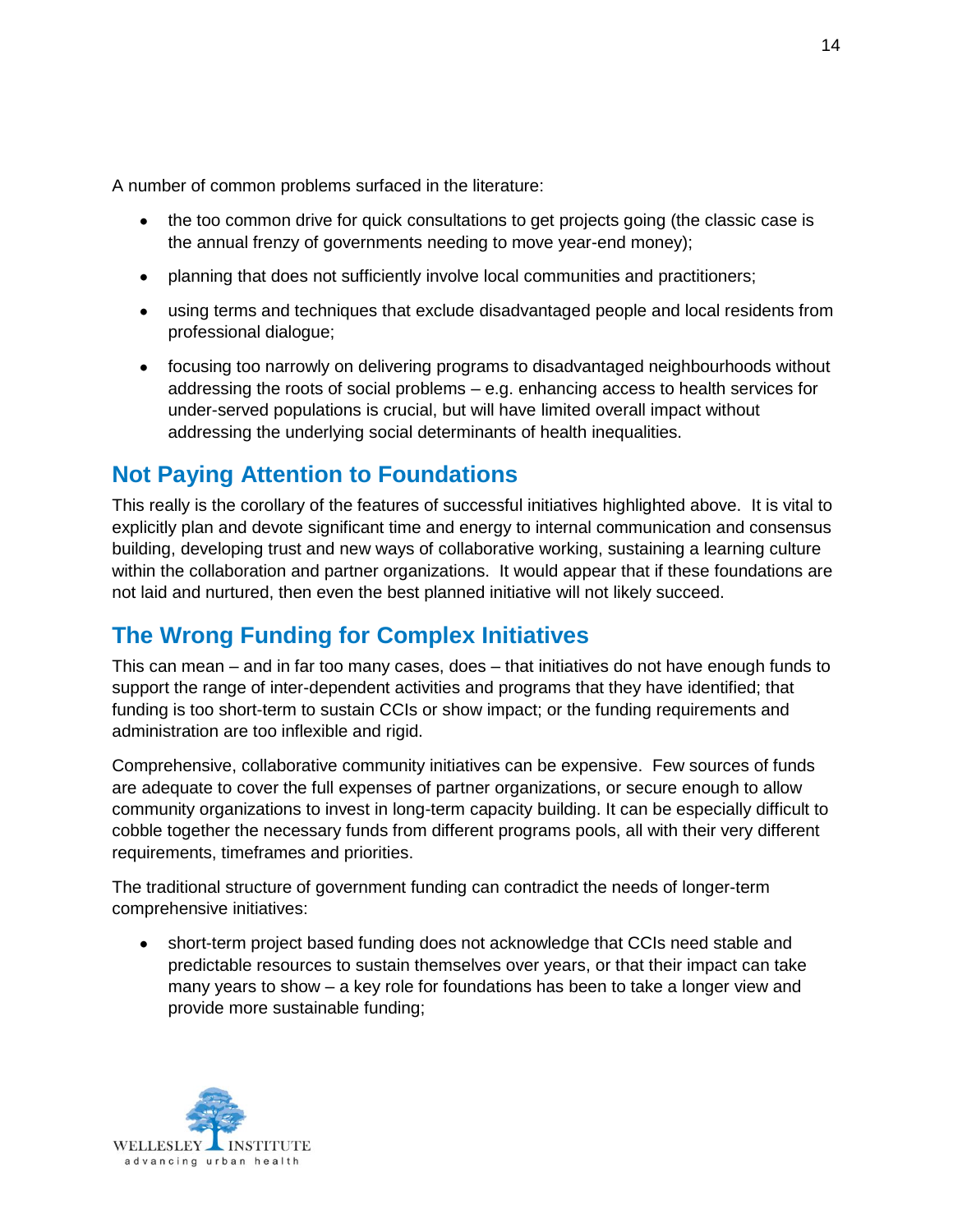- nor does the traditional funding model recognize that CCIs have to be resourced to build partnerships and community capacity, not just deliver mandated services;
- onerous and duplicated reporting requirement take energy away from community capacity building and service delivery;
- rigid project allocation and reporting does not recognize the flexible and often changing contributions of partner agencies and organizations.

While all practitioners recognize that they need to be accountable for public funds and for meeting agreed objectives and requirements, accountability regimes can take inordinate energy and resources away from the primary mandate of community building or poverty reduction.

More generally, financial dependence on funders" priorities and resources can be a significant constraint.

#### **Not Collaborating/Partnering Effectively**

#### *With Governments*

There are many challenges in successful collaboration between government and its community partners:

- governments have not been clear or at least not explicit about their goals in collaborations;
- governments also tend not to be very experienced with collaborations, and their internal processes and approaches do not lend themselves to effective collaboration with other community stakeholders and partners;
- even where particular programs or departments collaborate effectively with external stakeholders, there is seldom a coherent overall approach within and across governments.

But this is never solely a question of experience, comfort or commitment – although it is important to work on broadening all of them. More fundamentally, there are systemic structural barriers to collaboration within governments:

- collaborations are notoriously and inevitably unpredictable, and governments tend to be risk-averse and bound by standardized bureaucratic procedures;
- it may be difficult for governments and funders to deal with multiple partner projects for funding and administration purposes, but at the same time, funding requirements seldom allow money to be flowed to one agency for multi-sectoral purposes;
- public management and organizational incentives are linked to achieving specific departmental or organizational priorities. Few governments have been able to develop

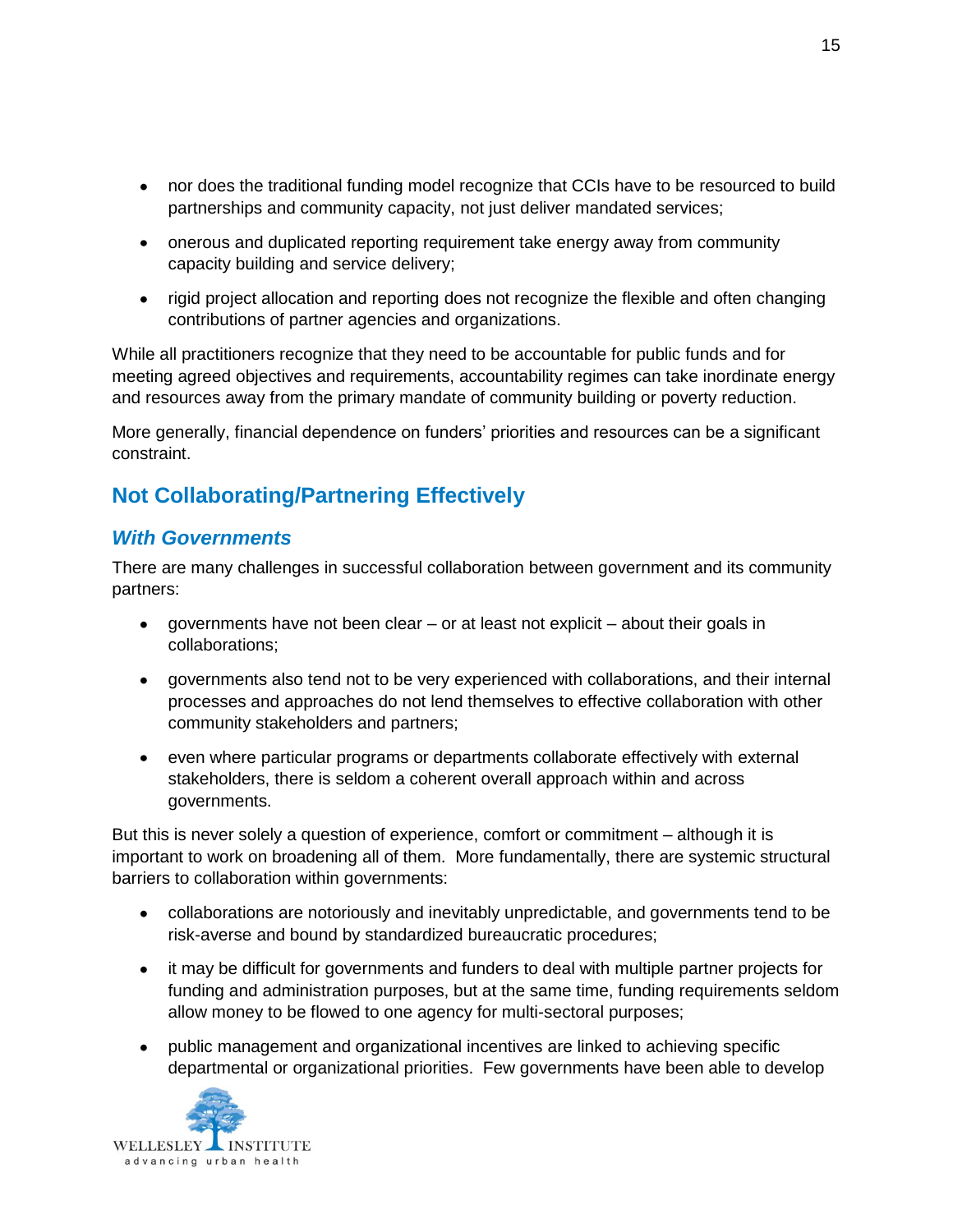incentives and rewards for effective cross-sectoral collaboration. Even where there is formal support for "joined-up" strategy, there are few incentives for actually following it through.

And from community points of view:

- collaborations with governments can seem too cumbersome for local practitioners;
- collaborations are often led by over-burdened local community people;
- government led initiatives have often ignored the voices of local practitioners.

## <span id="page-18-0"></span>**Enablers, Challenges and Opportunities**

This extends earlier sections to analyze how to build on what is working well, address what is not working and pull all this together into a coherent strategy and approach. These many initiatives did not just spring up spontaneously, and they don't automatically build community and government support easily. The Strategic Review wants to assess what resource, organizational, policy and other supports need to be in place to create and sustain successful CCIs. This can be further broken down into:

- what policy frameworks and government support is needed to support and sustain comprehensive community-based initiatives?
- what funding and other resources are necessary pre-conditions?
- what planning, organizing and management capacities are essential for CCIs to thrive and have the strongest impact?
- how can continuous learning and adaptability be nurtured and maintained?
- what are the key barriers that need to be addressed and overcome to realize the potential of these initiatives?
- <span id="page-18-1"></span>what emerging opportunities will there be for CCIs? $\bullet$

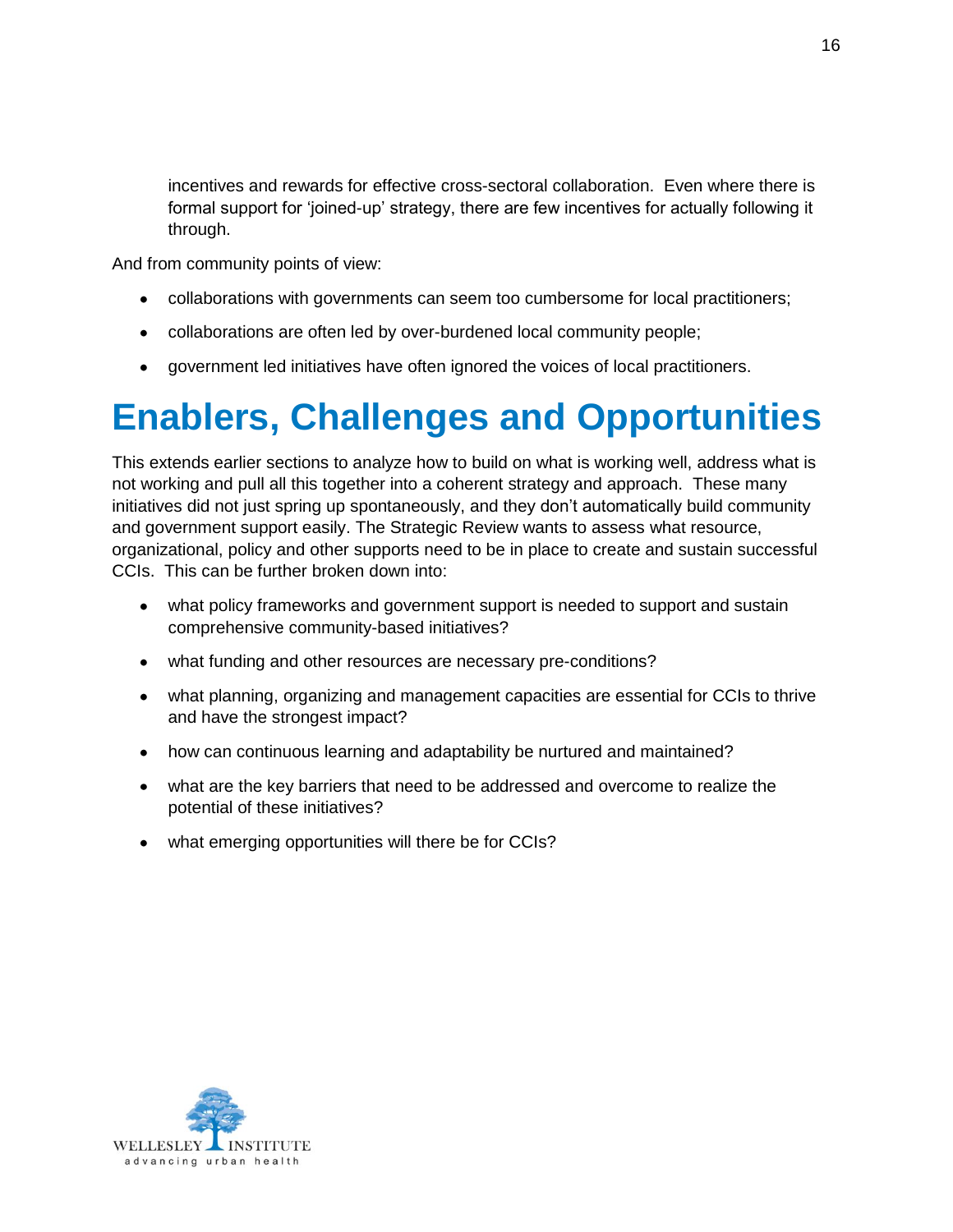### **Create a Favourable Policy Environment**

Comprehensive community initiatives reveal – and rub up against – a major contradiction. The reason CCIs have sprung up is because of the failure of governments to take responsibility for social policy and for problems such as poverty and inequality. CCIs have moved to fill this gap, but the sector ultimately argues that it is state responsibility to address these social problems. An appropriate strategy to bridge this contradiction includes:

- proactively addressing gaps in social policy and provision, and thus helping to meet the needs of the most vulnerable and excluded;
- which highlights the needs to be met (and the abdication of governments);
- and at the same time, demonstrates the value of comprehensive community-based initiatives as a means to address complex social problems such as poverty;
- which both highlights to governments what they should be doing and supporting, while also helping to mobilize community and popular pressure on governments to do just that.

These comprehensive initiatives and the problems they are trying to solve are long-term projects. Government policy and funding has to also take this longer view. Luckily, a number of Canadian provinces and other jurisdictions have developed comprehensive poverty reduction strategies that can be the forum to highlight the need for such long-term commitments and perspectives.<sup>7</sup>

More generally, a number of countries have explicitly recognized the central role that the community or third sectors plays in addressing crucial social problems – at best, recognizing that "wicked" policy problems such as poverty can only be addressed through involving community organizations and building local capacities. A number of leading jurisdictions have created comprehensive strategies or departments for the third or community sectors (British, other European and Australian governments and New Brunswick especially here), for community innovation (the recent American Office of Social Innovation), and for issues such as poverty reduction.

Different state policies, strategies and directions need to be effectively aligned and coordinated:

strategies for the third sector need to prioritize local community-based comprehensive and collaborative initiatives as one vital part of a healthy and innovative third sector;

 $^7$  These strategies did not just come about because of good policy work within governments, but were the result of years of intensive mobilization and campaigning. An important part of this was CCIs, showing concretely that different policy directions were possible and mobilizing public support for anti-poverty action in many communities across the country.



 $\overline{a}$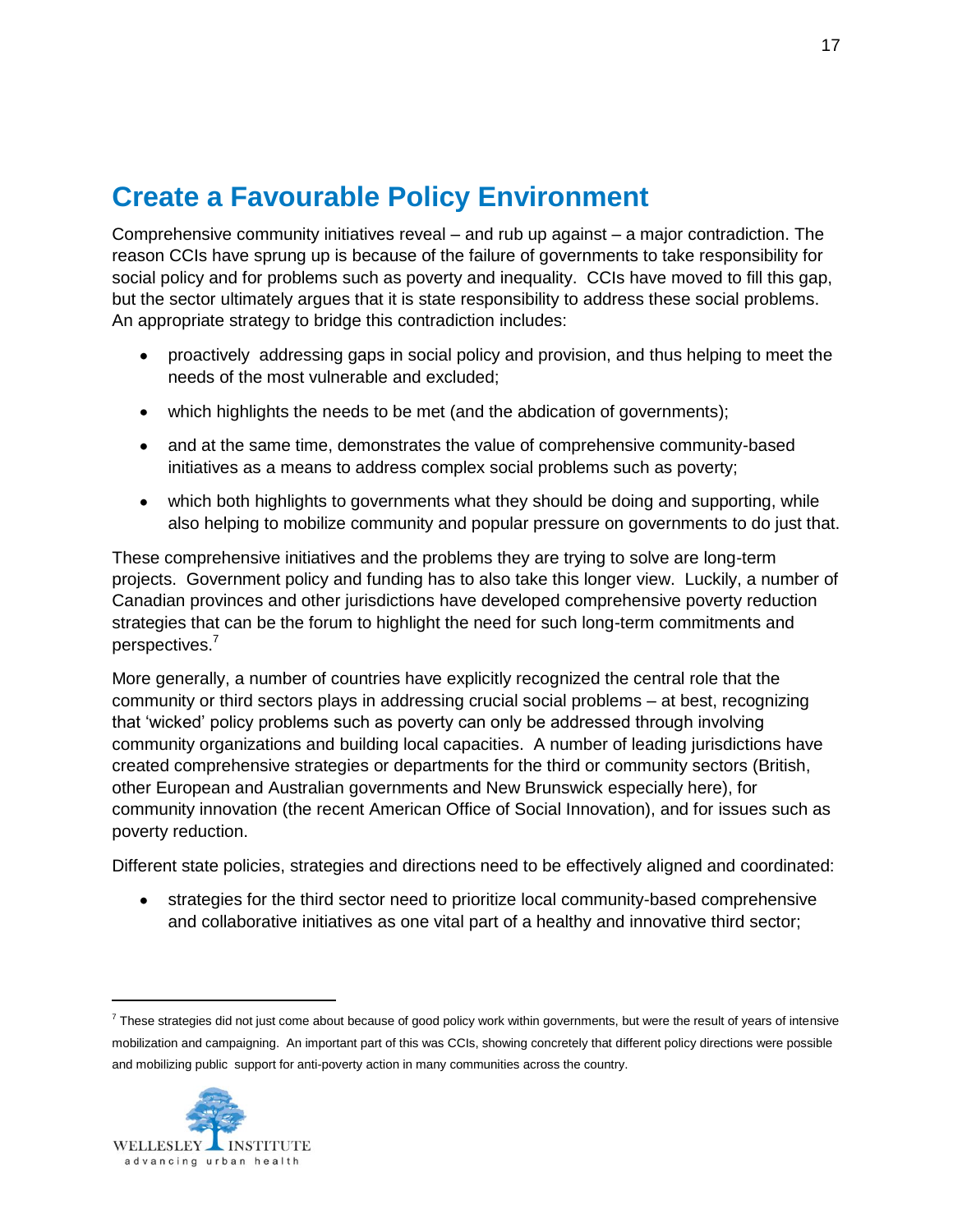- poverty reduction strategies need to recognize the importance of building local community capacities and resilience as opposed to simply enhancing service delivery, and need to see CCIs as one important part of their overall strategy;
- state funding and regulatory polices need to be revamped to support integrated service delivery, collaboration and innovation at local community levels;
- policy has to get beyond the constraints of electoral cycles and annual budget planning to take a long enough view to support and understand CCIs and address complex social problems;
- governments need to develop cross-departmental planning mechanisms and processes, and they need to ensure such "joined-up" government is driven by clear priorities and incentives.

One challenge moving forward would be to identify the key features of multi-level, cross-sectoral public policy that would support comprehensive community initiatives.

#### <span id="page-20-0"></span>**Trends in Social Policy**

Several broader trends in social policy are critical here:

"Vibrant Communities is described here as a national project. But it embodies far more than a set of local activities. It represents a change in who takes responsibility for tackling public issues. It is a small example of a big theme: the emerging shift from **government to governance.** The shift has been significant, particularly in Europe. It is a move away from governing by detailed rules and regulations set out in acts of Parliament to frame-setting legislation. More detailed regulation is left to local actors and institutions."

**Sherri Torjman Tools for Complex Files: Lessons from "Vibrant Communities",** p. 43.

- the greater reliance on community and other "transfer partners" to deliver government mandated and funded services;
- similarly, within policy formation there is greater emphasis on broad policy networks and consultations with a range of stakeholders.

This means that there are openings to push the importance of collaboration within key government process and deliverables, and to build support for the principle of CCIs.

Leading practitioners go further: arguing that while governments are ultimately responsible for adequate and equitable social policy and investments, they must design and direct policy in very different ways. CCIs can in fact be seen as a concrete demonstration of a new more effective way of developing and implementing social policy.

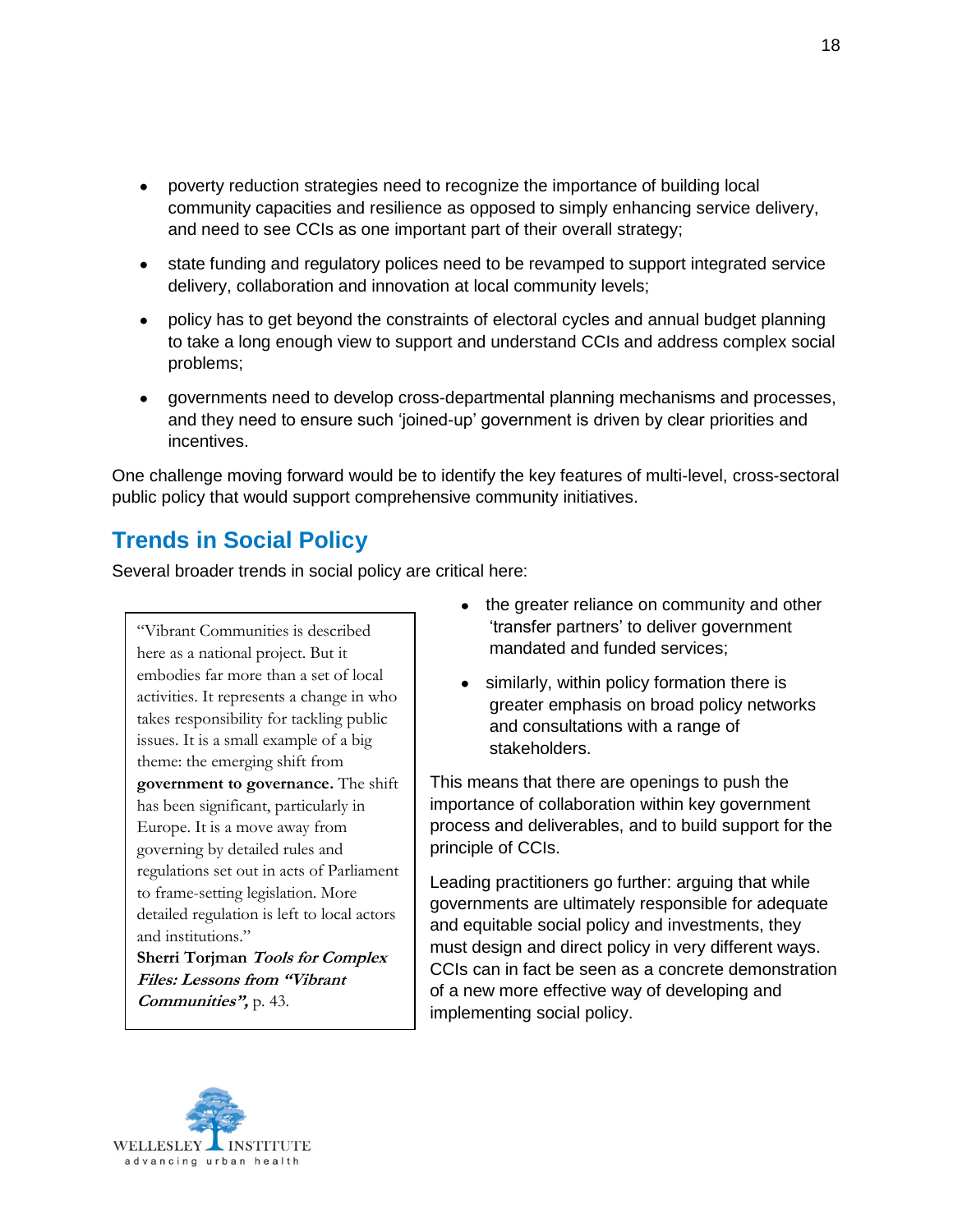CCIs can show the value of:

- taking a less short-term focus recognizing that the impact of complex initiatives such as poverty reduction takes time;
- developing and coordinating policy and then implementing programs in a more crosssectoral and less siloed manner:
- developing and proving the value of new and workable ways to act on the complexity of poverty and other "wicked" policy problems;

#### <span id="page-21-0"></span>**Watch for Policy Opportunities**

In these ways, it is important for CCI proponents to be aware of their wider policy environment so they can identify opportunities to make their case to policy makers. For example, as the provincial poverty reduction strategies being pursued in some provinces gain momentum, it may be that there will be greater space to argue for such strategies in other provinces, and for CCIs as one essential component of any strategy.

But openings and opportunities won"t always be predictable. So it is also important to be flexible and nimble to be able to take advantage of opportunities as they arise.

Moving forward, an issue to explore in more depth is to identify the most favourable constellations of wider structural and policy trends, political forces and immediate issues that CCIs have been able to capitalize on.

#### <span id="page-21-1"></span>**Pushing for Favourable Policy**

Context is always important – nowhere more so that in the policy realm. One of the major lines of distinction between American, European and Canadian experience is the structure and role of governments in relation to CCIs and social policy and service provision more generally. Governments tend to be major funders and players in CCIs in Europe and to a lesser degree in some Canadian jurisdictions.

Many practitioners have argued that governments need to act as enablers of community collaboration and comprehensive local action:

- providing technical assistance for good planning;
- providing resources needed for evaluation and seeing this evaluation as part of a learning and continuous improvement cycle, not simply for narrow accountability purposes.

Practitioners have found – or at least, have hoped for – that regulation and funding with a "light touch" best supports the broad and comprehensive nature of CCI work. Similarly, more

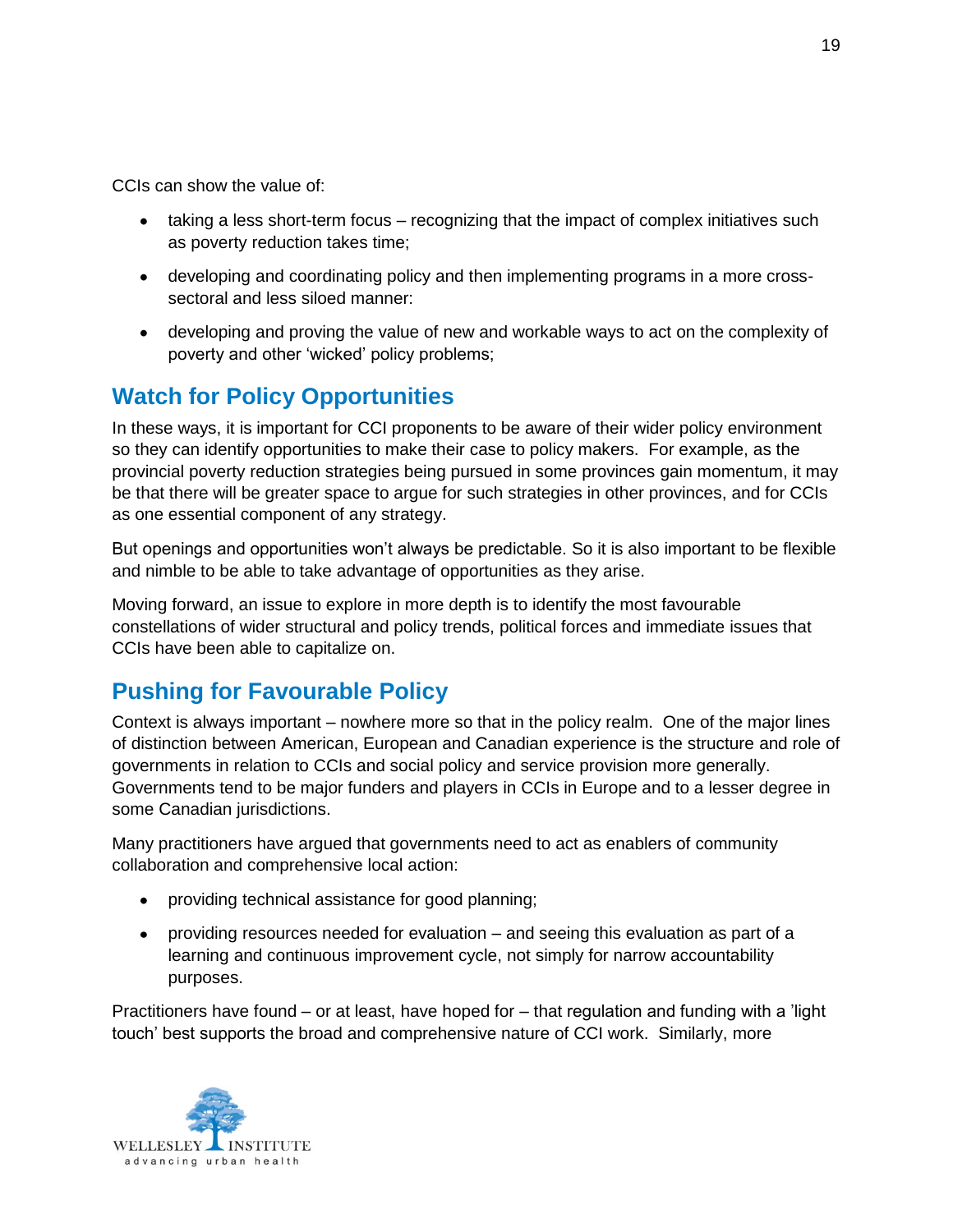standardized application, reporting and funding requirements across programs and governments is especially useful to multi-partner and cross-sectoral initiatives.

The implication moving forward is that pushing for favourable overall state policy and for specific policy, funding and regulatory regimes that support collaborative and comprehensive forms of community action must be a major focus of CCI strategy. Securing favourable forms of state policy can be seen as one essential success condition for CCIs to thrive.

## <span id="page-22-0"></span>**Building CCI Capacities**

CCIs are a new way of working for many communities and practitioners. Transforming the way things work doesn"t just happen because we all think it is a good idea. There is hard organizational and process work to be done, both in transforming organizations and working cultures, and building local community capacities.

Resources and attention need to be devoted to:

- strategic issues -- having clear common goals that both effectively guide planning and activity, and inspire action;
- building the organizational capacities of partners in the initiative including specialized training and skills development in collaboration;

#### *Web of Relationships*

The success of Winnipeg's North End Renewal Corporation can be attributed to the collaboration and commitment of two Winnipeg organizations whose leaders had a crucial relationship. Yet, the founding organizations provided more than staff – they also came with established relationships with a diverse base of organizations, businesses, and government agencies. These relationships were leveraged to secure support for the new initiative and to pave the way for new contacts.

- developing new and effective approaches to manage complexity and support innovation - this is often about getting the right balance among competing pressures and opportunities in rapidly changing environments;
- taking communications and relationship building seriously within the collaboration and allocating time and resources to it;
- building community capacities across many fronts – from research, through planning, to mobilization and organizing – all to ensure that community interests and voices drive the initiatives;
- recognizing that CCIs have a life cycle that the dynamics of creating and building a new initiative are very different from sustaining

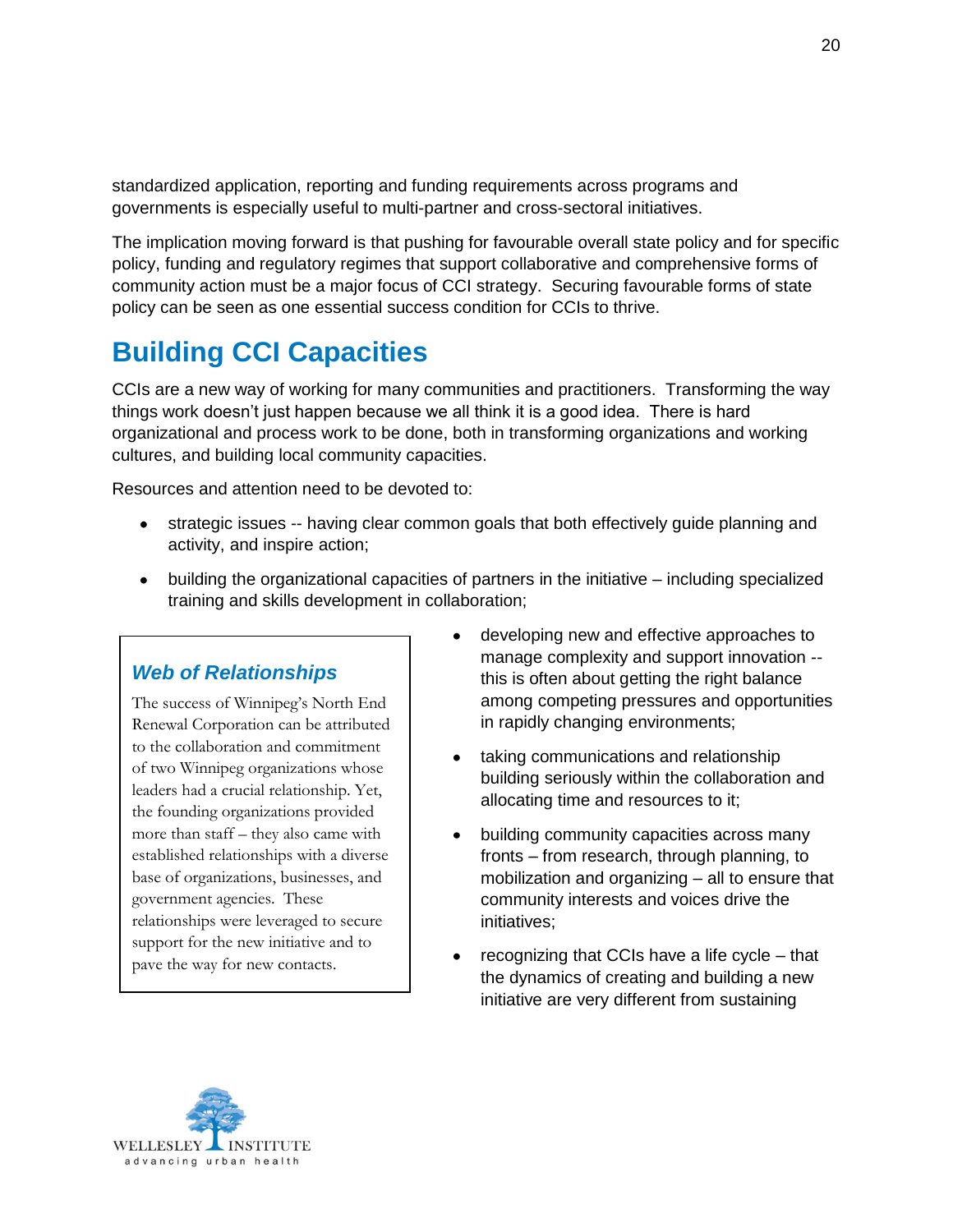comprehensive efforts over the long haul. This allows participants to adjust to the inevitable ebbs and flows of such long-term efforts, and to see that there will be times where initiatives need to be re-orientated or even wrapped up as conditions change.

#### <span id="page-23-0"></span>**Collaboration**

There is a clear consensus that effective and sustained collaboration is one of the vital keys for success for CCIs.

It is generally seen that a broad coalition of credible organizations increases public and government interest in the initiative. However, breadth of collaborations and partnerships is not the only success factor; we will see that alignment and focus are also critical.

Practice leaders emphasize that we need a sophisticated understanding of the complexities of collaboration. We can"t think in the abstract, or assume that collaboration is good in and of itself. For example, we need to drill down to analyze collaboration for what purposes, and over how wide a canvas?<sup>8</sup> We also need to see a continuum in the degree of collaboration from information sharing, through more program-oriented coordination, to formal partnerships and

joint actions. In practical and resources terms, everyone cannot collaborate on everything or initiatives will be paralyzed. The challenge here – as in so many other areas of managing these complex projects – is finding and adjusting the right balance between wide enough collaboration and focused attention where necessary.

Community partners need a realistic understanding of differences within organizations at collaborative tables:

- some large and stable organizations, with typically some under-resourced smaller groups and over-stretched individual activists;
- different working cultures and experience with collaboration;

#### *Beyond the Usual Suspects*

A group of 75 business leaders met at a two-day conference in Saint John, New Brunswick, in October 2009. They wanted to take a fresh look at how they could become more deeply involved in poverty reduction. The "Activate" event brought participants into close contact with the realities of living on a low income, and presented them with the facts of New Brunswick poverty. It also inspired them with examples of the anti-poverty work being done by fellow business leaders across the province.

Activate was co-sponsored by the Business Community Anti-Poverty Initiative and the New Brunswick Business Council. It provided an entry for business people into the province-wide engagement process that was the basis of "Overcoming Poverty Together," New Brunswick's economic and social inclusion plan, released in November 2009.

 $8$  This is one more example of an area where CCIs need to be clear on their underlying assumptions or theory – in this case, on how and why collaboration is so important.

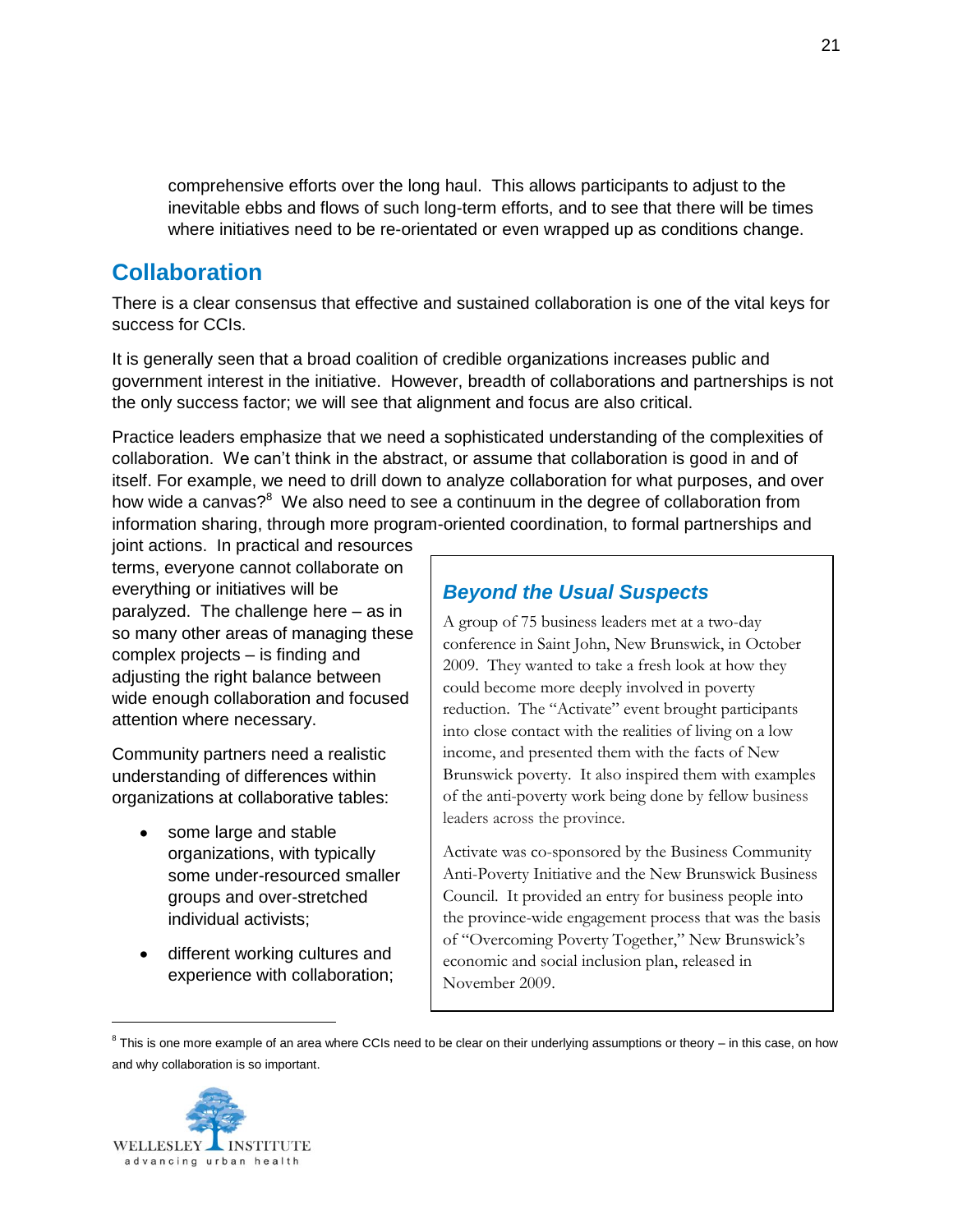- different purposes and interests that groups may bring to the table;
- often very different scale and nature of resources to devote to the initiative.

Collaborative initiatives can have positive effects beyond the particular project; building longterm connections and trust among community partners and laying the groundwork for future collaborations and initiatives.

#### <span id="page-24-0"></span>**Learning**

A critical enabler to sustaining successful initiatives is being able to:

- understand the dynamics and foundations of poverty in particular communities and the needs of disadvantaged and vulnerable communities;
- build that understanding into clear goals for reducing poverty and enhancing community strengths and opportunities, and an effective strategy on how to drive the necessary policy, organizational and social changes;
- translate that strategy into achievable and effective work plans and activities;
- assess the impact of these activities against goals;
- build these evaluation learnings back into continuous program adjustment and service improvements.

Moving forward, an important challenge will be solidifying and popularizing effective realist and other approaches to systematic evaluation of complex initiatives.

## <span id="page-24-1"></span>**What Impact So Far? What Potential Moving Forward?**

## <span id="page-24-2"></span>**How to Assess Impact**

We need to specify the different levels of analysis through which to evaluate impact. And we need to recognize that **impact is multi-dimensional and interdependent** – so success in enhancing individual assets by developing effective collaborations of service providers can also enhance community assets and capacities, and lay the foundations for future progress; or, more pessimistically, if we don"t pay attention to changing broader structural roots of poverty, then even the most successful local programs to empower and strengthen individuals will have limited overall effect.

<span id="page-24-3"></span>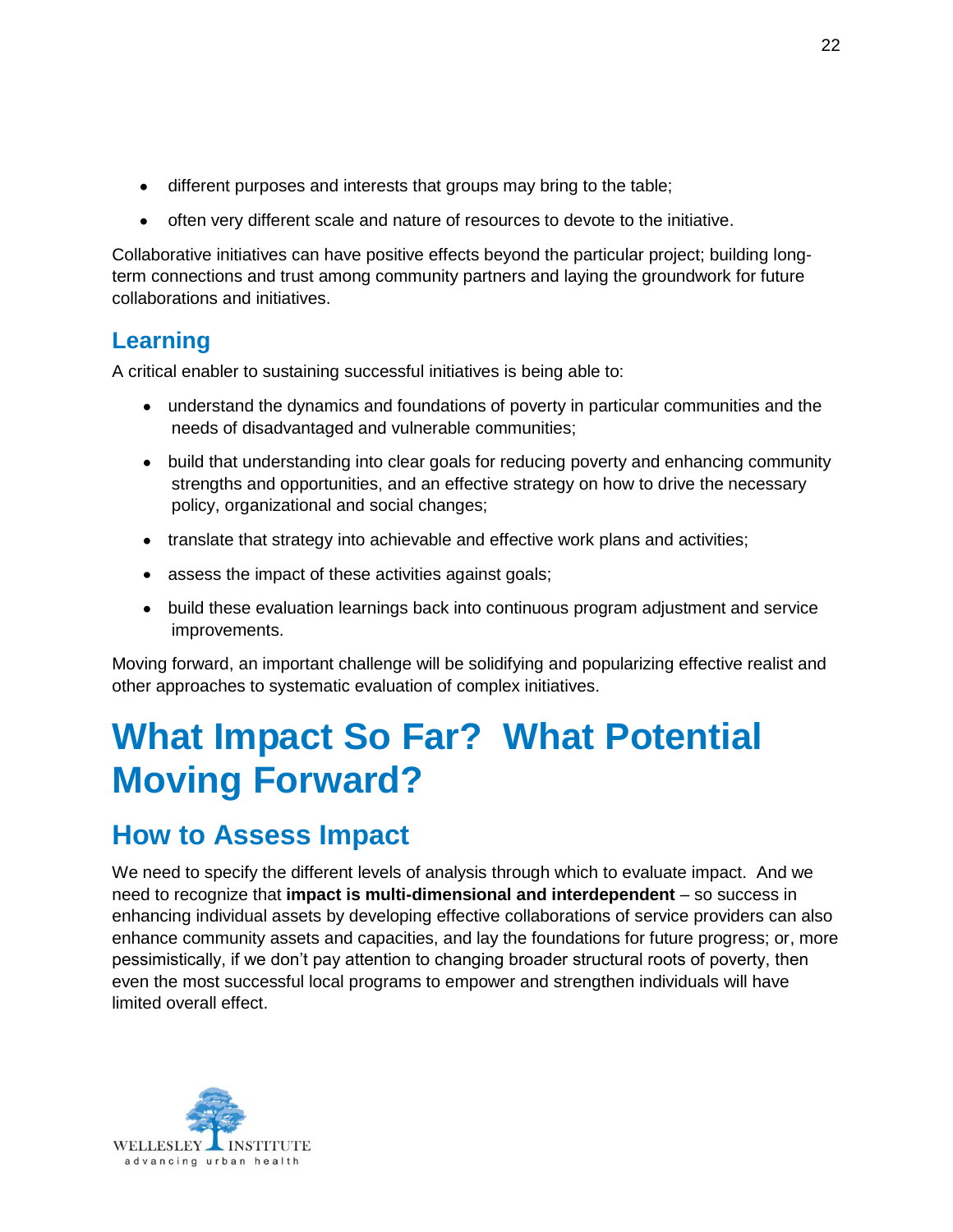#### **Moving Poverty Up the Public Agenda**

If success is defined in quite immediate terms of the credibility and visibility of bringing broad coalitions and partnerships together to address poverty in their community, it would appear many initiatives have had considerable impact in:

- enhancing the profile and promoting a more progressive discourse around poverty;  $\bullet$
- developing and sustaining effective cross-sectoral local partnerships;
- bringing credible and respected charities, service agencies, business, government and community leaders to the table;
- coordinating local resources and energy towards common ends;
- building concentrated attention on poverty reduction.

#### <span id="page-25-0"></span>**Building Collaborations and Initiatives**

If success is seen in process terms -- of building and sustaining effective collaborations and coordinated planning – then again considerable success has been achieved:

- long-standing and broad-based collaborative initiatives have been developed in many communities and jurisdictions;
- it may be too early in the history of many initiatives to determine whether these collaborations can be sustained over the long haul.

There is debate on whether bringing groups together should be seen as a success in its own right, as a goal on its own; or whether successful and broad collaborations are a means to an end, to driving wider social and policy changes. This kind of tension needs to be explicitly recognized and debated, even if it may not be easily resolved.

If success is seen as supporting community capacities, resilience and social capital:

- in either the sense of enhancing communities' abilities to deal with the adverse effects of poverty and inequality or the stronger sense of empowering communities to mobilize towards changing their adverse circumstances, conditions and constrained opportunities;
- there are some indications of impact in terms of new local endeavours being created, community groups enhancing their resources and capacities, and deeper interconnectedness within communities;
- but here too, the question is whether these kinds of results are durable and can be sustained over the long term, and what effect they have on reducing poverty.

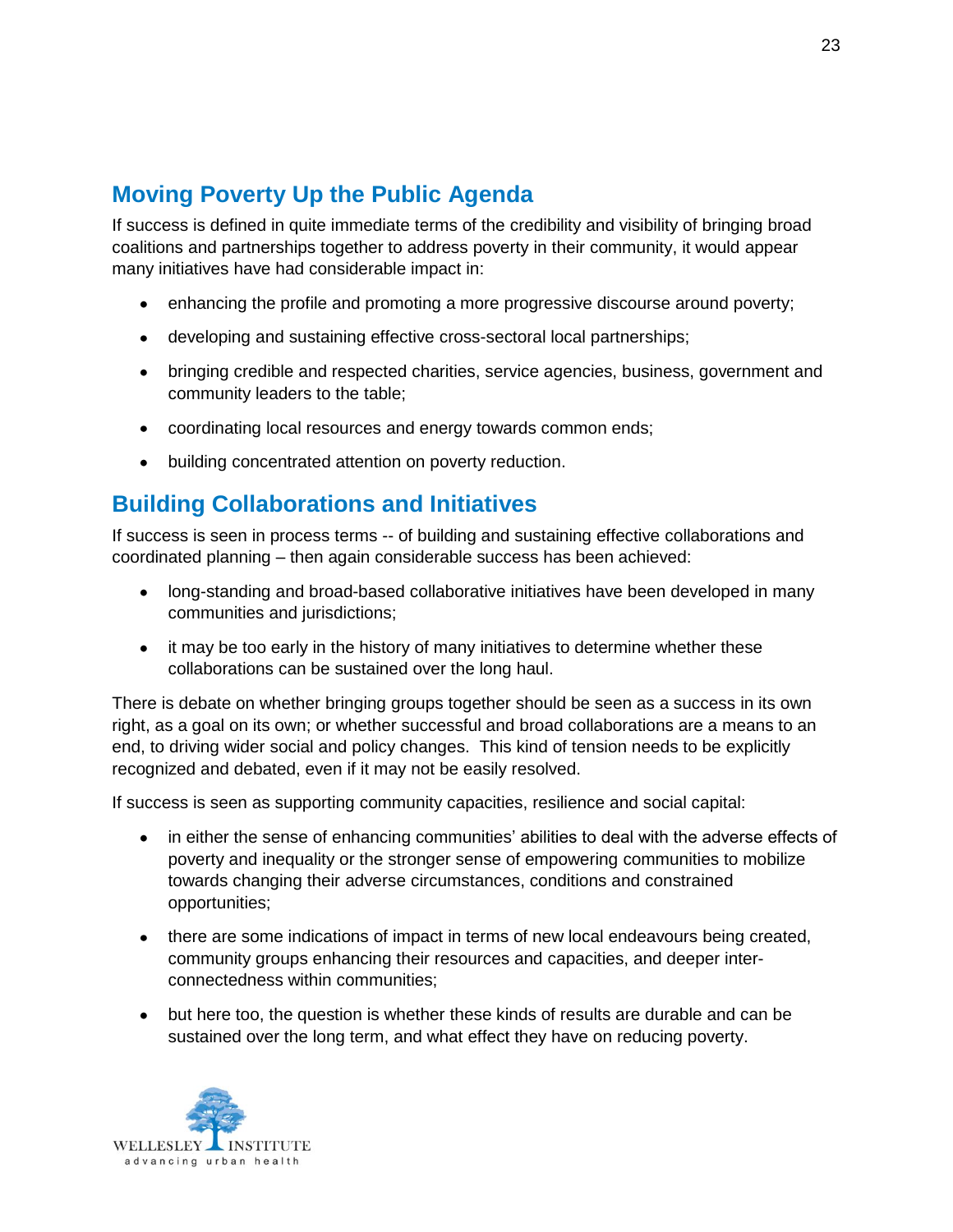#### <span id="page-26-0"></span>**Ameliorating the Impact of Poverty**

If success is about providing more comprehensive, effective and integrated services to the most disadvantaged individuals and communities:

- we can say with confidence that these types of community-based, collaborative and integrated programming are effective – that they can deliver services effectively to meet the needs of disadvantaged individuals and communities;
- and we have a good sense of what 'best practice' integrated programming is;
- Investment in specific areas such as comprehensive early child development, intensive case management and support for children with behavioural or developmental problems, and customized and individual-centred wrap-around forms of service provision have shown promising impact.

#### <span id="page-26-1"></span>**Getting Individuals Out of Poverty**

If success is helping individuals get out of poverty, then impact would appear to be mixed:

- many programs can point to improvement in individuals' resources and conditions. Vibrant Communities' sees enhancing the individual strengths of people facing poverty as its "bottom line". It tracks the people who are able to enhance their skills, employability, income or other assets as a result of its efforts. The assumption is that enhancing individual and household assets will support people to reduce their risk of poverty.
- however, some analysts and practitioners argue that this type of programming does not help that many people, reduce overall numbers in poverty, or address the underlying structural drivers of poverty and inequality;

#### **Local Impact**

The Hamilton Roundtable on Poverty Reduction programs resulted in over 102,000 individual poverty-reducing assets. While poverty levels remained the same across the province, the number under the low income line in Hamilton fell by 1.9%.

• the most comprehensive international reviews, such as those from the King's Fund and the Aspen Institute, have concluded that population level impacts have been limited.

Moving forward, recognizing the tension between individual, community and system level drivers and theories of change will be crucial.

#### <span id="page-26-2"></span>**Addressing the Roots of Poverty**

If the goal is reducing poverty overall, then there is little evidence of success so far. But this may not be a realistic expectation – what Aspen terms a "theory failure". Even the most effective and cross-sectoral of CCIs cannot reduce poverty unless the fundamental underpinnings of

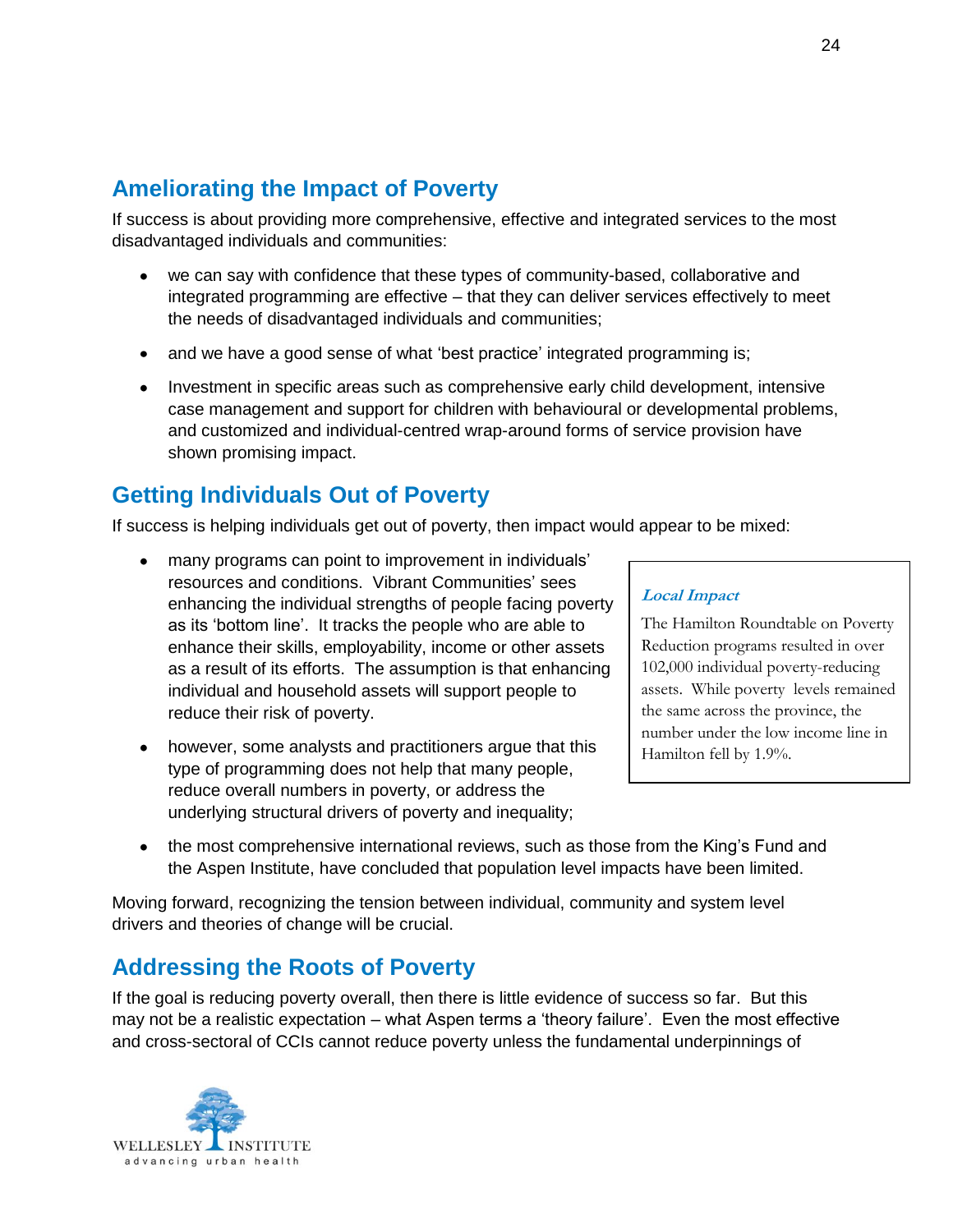social and economic inequality are addressed. Even the most effective community building and institutional changes will take years to show an effect.

As a result, many practitioners have concluded that they need to work towards system or policy level changes as well as individual and community impacts. So if success is seen in terms of the more immediate – and arguably more realistic – goal of winning policy changes to address the structural and systemic foundations of poverty and inequality, then impact has still been mixed, but can be seen as more promising:

- for example, many Vibrant Communities projects do target local policy changes and resource decisions, and there have been many examples of local investments and policy changes shaped by the projects;
- it can certainly be argued that the mobilization efforts and visibility of comprehensive community initiatives contributed to the development of provincial poverty reduction strategies;
- $\bullet$  the theory of change here not always as explicit as it could be is that the visibility and credibility of comprehensive community anti-poverty initiatives drives poverty up the public and policy agenda and puts pressure on policy makers to act.

All of this is well recognized within the field and many initiatives prioritize mobilizing for critical policy changes to address more structural factors. Arguably, one of the critical enablers moving forward is aligning ongoing CCI activity on the ground with wider political strategies to identify the policy changes needed and to mobilize communities towards achieving them.

## <span id="page-27-0"></span>**Emerging Questions**

A number of questions and challenges have emerged from this analysis that need to be addressed to move strategic thinking on CCIs forward:

- Is collaboration an end in itself within CCIs or a means to an end? And if collaboration is an enabler of successful impact, then how is this so and how can community-based collaboration be developed most effectively?
- If a favourable public policy framework is one necessary condition for successful CCIs, then what are the key features of such a framework, and how can it be promoted?
- What is the business case and supporting evidence -- for investing in CCIs?
- What forms of evaluation are most effective for addressing complex social problems and for grounding and guiding CCIs?

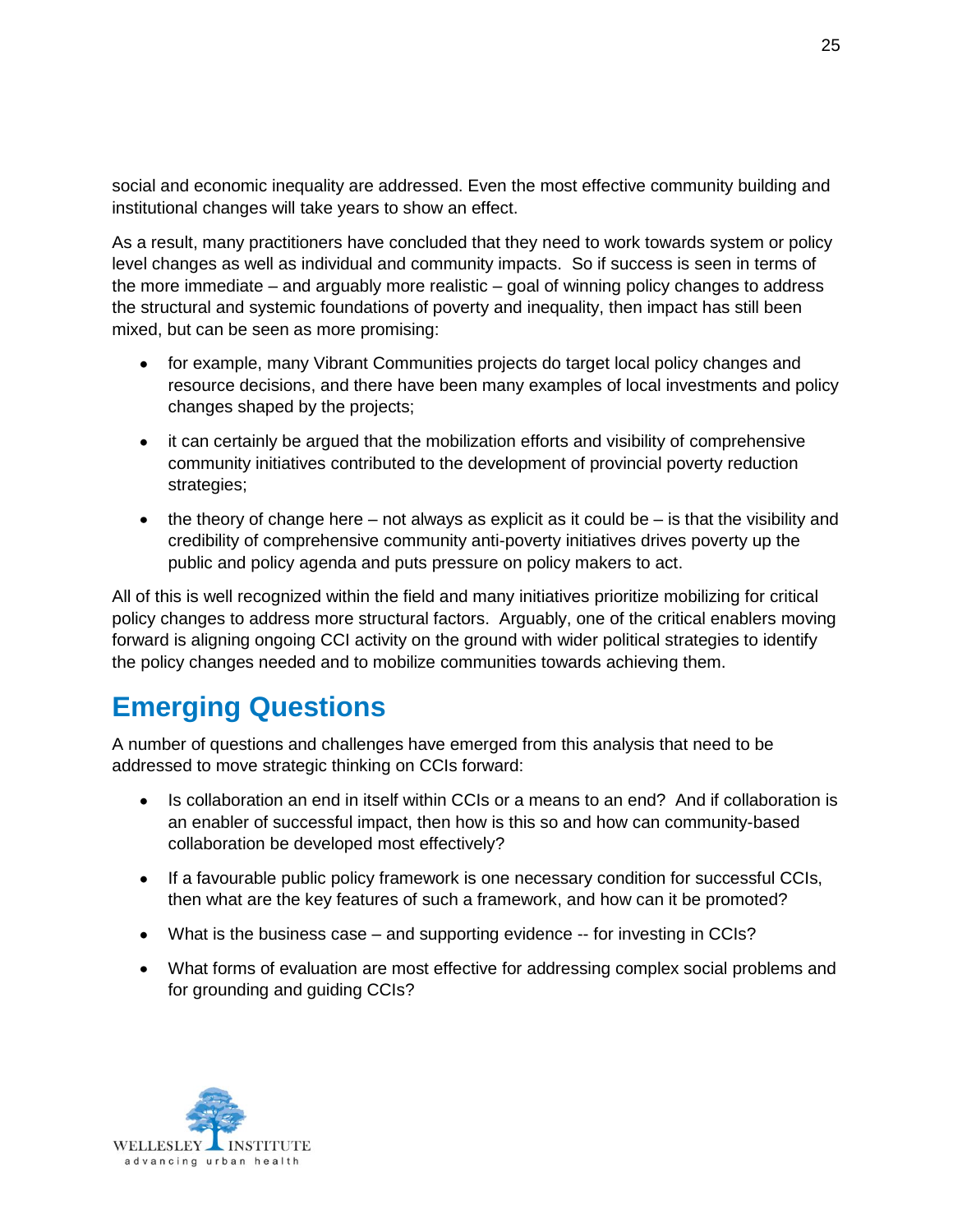- What is the best balance between focusing on individual, community and system levels of action and impact? How can we define these different levels of impact within a comprehensive evaluation strategy?
- How can CCIs balance strong local roots and collaboration with wider strategies to mobilize and press for broad policy and system changes?

## <span id="page-28-0"></span>**Addressing Complexity from the Ground Up: Realizing the Potential of Comprehensive Community Initiatives**

This review has identified key features and critical success conditions for effective CCIs, and areas where the influence and impact of CCIs has been demonstrated. Taken as a whole, this research and experience indicates that CCIs can be effective for certain key purposes and within certain key parameters.

## <span id="page-28-1"></span>**What Priority?**

But there is another bigger question behind this: Do CCIs make enough of a difference to justify the resources and time. Do they make more of a difference than other possible strategies? In other words, should CCIs be a major focus of attention and resources for community activists and progressive forces? And if they should, then where do CCIs fit in wider poverty reduction and community development strategies?

The answer is always strategic and contextual. Can CCIs:

- Help to coordinate integrated services that speak to the full complexities of poor people's and communities" lives and conditions, and work to enhance people"s assets and control? Yes.
- Collaborate with a broad range of organizations to take wider social and economic inequalities and constraints into account in service provision, coordination and policy advocacy? Yes, but this needs to be explicitly strategized and resources need to be dedicated to internal communications, consensus and relationship building.
- Deepen understanding of the roots of poverty and inequality in wider social structures? Yes, but this needs to be explicitly prioritized and resources need to be dedicated to mobilization and communications.
- Change macro social and economic policy to address the roots of inequality? Not directly.

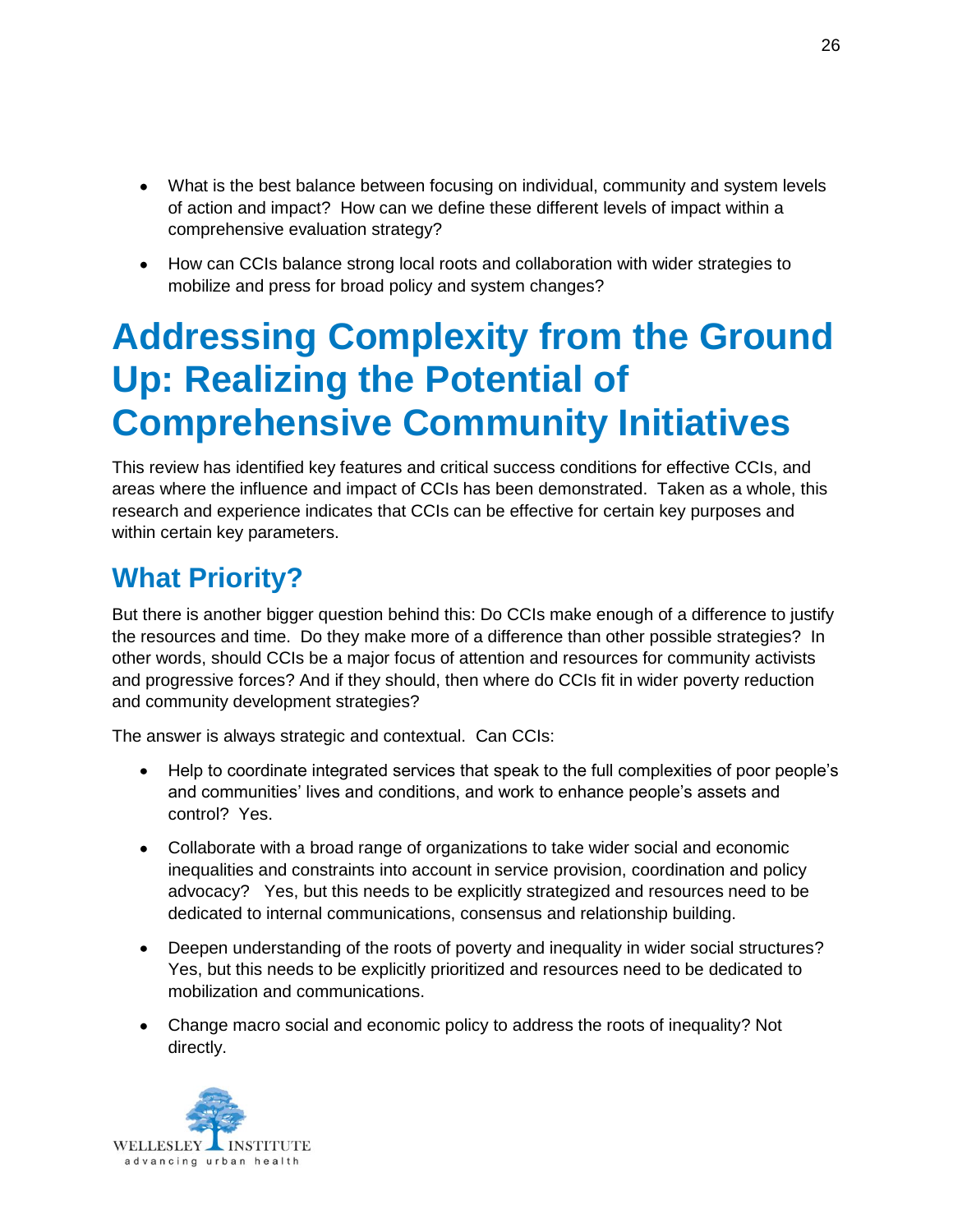Build broad coalitions to mobilize to press for these policy changes? Yes.

What this comes down to is:

- Can creating and sustaining comprehensive collaborative community initiatives advance progress on those fronts where community-based organizations have the most leverage and can have the most impact? Yes.
- Can we expect the wider shifts in state policy towards reducing direct service provision and expenditure, reliance on transfer partners for service provision, and less direct governance to continue? Yes: so the opportunities that gave rise to many CCIs will remain to be filled.
- Is it worth pressing governments and policy makers to provide the funding, resources and policy supports necessary for CCIs to flourish? Absolutely yes.
- The fact that eliminating poverty directly is beyond the powers of CCIs is not the point. Are CCIs one important means to demonstrate that eliminating poverty is possible and that there are different and promising ways to advance towards that goal? Yes.
- Can showing the immediate value of CCIs help to mobilize community and public support for action on poverty and pressure on governments? Hopefully yes.

## <span id="page-29-0"></span>**Think Strategically**

In these terms, a key challenge moving forward is how to position and organize comprehensive community initiatives so they:

- demonstrate their impact and potential concretely and visibly;
- always balance their immediate activities and local goals, with a wider focus on challenging the systemic roots of poverty;
- contribute to local community and wider mobilization to address the policy and structural foundations of poverty and inequality;
- coordinate across the full sweep of community-based collaborative efforts to reinforce successes, lessons learned and mobilization.

<span id="page-29-1"></span>Sound strategy and mobilization at these broader levels can widen and multiply the impact of CCIs and contribute to the wider drive to transform the underlying conditions of inequality.

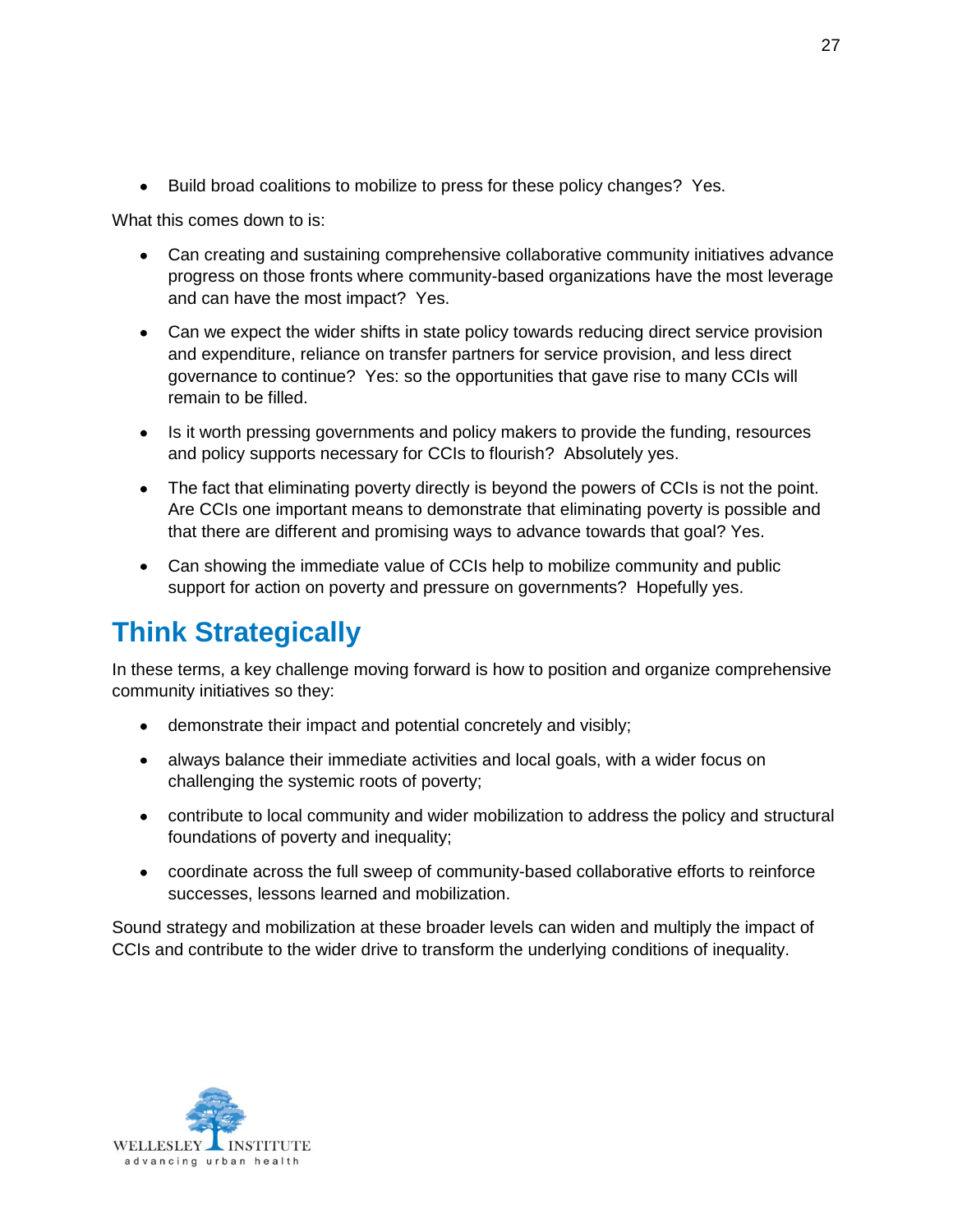## **Organize Effectively**

Assuming that leaders and practitioners determine that it is important to continue and strengthen this model, the question then becomes how to most effectively organize and sustain CCIs. The review has identified key components: from mobilizing to challenge the wider policy context, through developing and implementing efficient techniques for managing complex initiatives in complex environments, through sustaining learning organizations, communities and cultures.

The following are key components of the adaptation that needs to take place, and key success conditions for moving forward with comprehensive community initiatives.

#### <span id="page-30-0"></span>**Context Is Critical**

CCIs cannot be seen as a panacea that will solve all problems and work in all circumstances. We can see these conclusions, key features and success conditions not so much as a blueprint to be followed rigidly, but as a menu or repertoire. The challenge is to wisely and strategically adapt the appropriate mix to the specific purposes and context of the particular community and time.

This adaptation is not a one-off design decision, but must be continuous. The best of these initiatives build evaluation, learning and serious reflection into their working culture, and continuously adapt and improve their strategy and combination of programs and activities.

#### <span id="page-30-1"></span>**But Pay Attention to Basic Principles**

#### **Have a Powerful Vision**

The critical starting principle is to have a vision that can be:

- powerful and inspiring;
- clear enough to effectively guide and ground action;
- capable of unifying diverse and broad collations towards common ends;
- translatable into action.

#### **Develop a Coherent Strategy**

Effective and flexible strategy includes:

- a well coordinated series of activities and projects;
- pulling together and reinforcing the strengths and resources of wide and diverse coalitions;

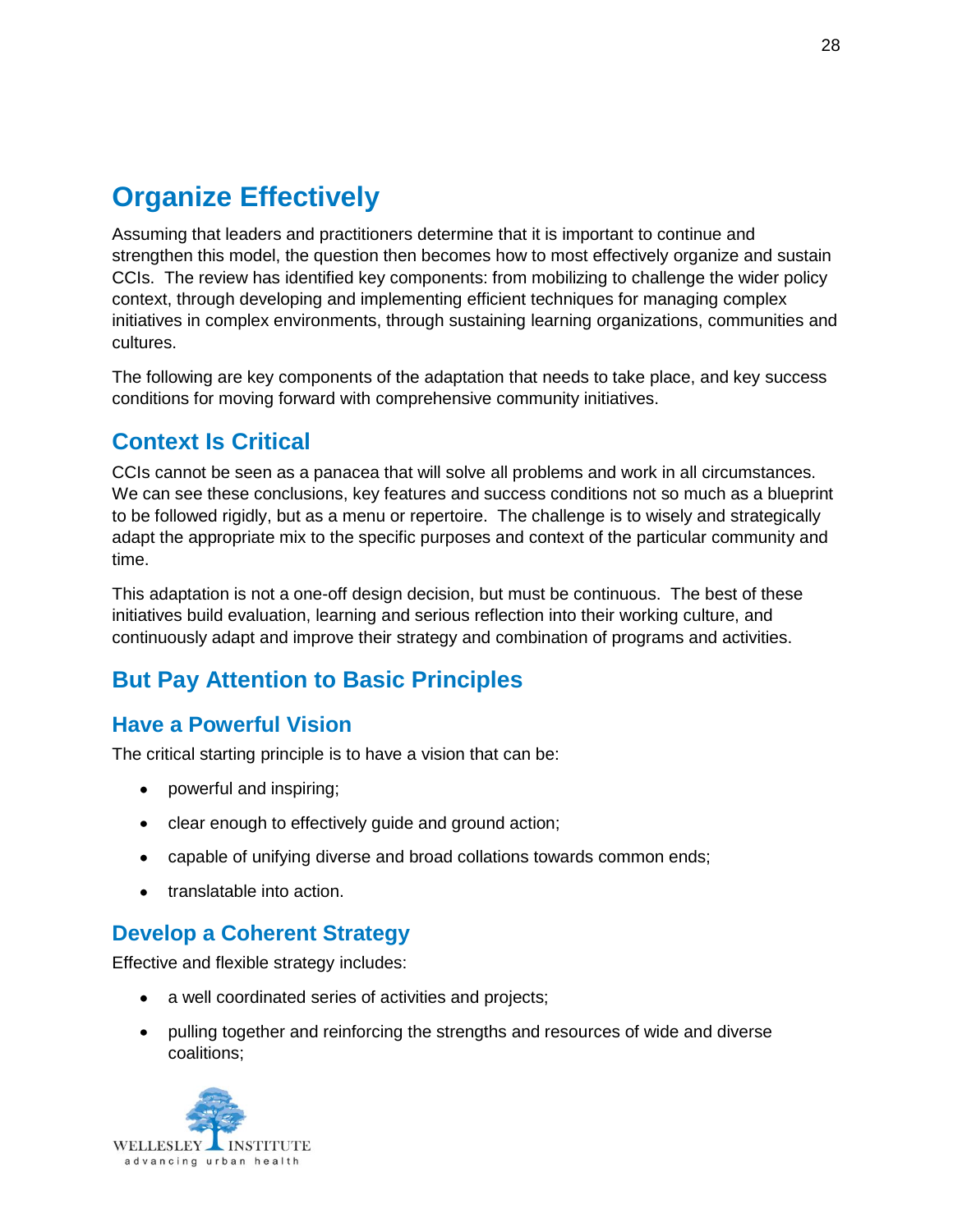- enhancing and leveraging this collective strength through effective collaborations, learning and innovation;
- staying grounded in community strengths, challenges, interests and voices.

#### **Adapt Best Practices**

Experienced community agencies are able to translate their overall strategy into solid work plans and deliver on the constituent activities. The added challenge for CCIs is to do this for particularly complex social problems and with diverse collaborations.

Key elements of emerging best practices have been set out throughout this paper. They are as much about building collaborations and community capacities as efficient management; as much about communication and mobilization as service delivery; as much about learning and adapting as meeting immediate needs.

#### <span id="page-31-0"></span>**Align Strategy, Actions and Collaborations**

For Aspen, this is the key challenge to ensuring future success of CCIs. Alignment means:

- not just a clear mission, vision of what success and poverty-free future looks like, and solid operating principles on how to get there;
- but building on best practices and experience to solidify sophisticated means of managing complex initiatives and webs of relationships, community and organizational capacity building, and wide and deep community engagement;
- organizing the diverse and changing mix and tempo of activities so they reinforce each other.

The most important principle and component may very well be intentionality:

- $\bullet$  initiatives cannot simply hope that activities will have positive wider outcomes  $-$  for example, that building individual assets and opportunities will contribute to enhancing overall community capacity and reducing poverty;
- they need to explicitly analyze the inter-connected links between the social and community changes envisioned;
- <span id="page-31-1"></span>this doesn"t mean that everything will always go according to plan – but without explicitly grappling with the systemic and inter-dependent nature of these problems, progress will be necessarily be limited.